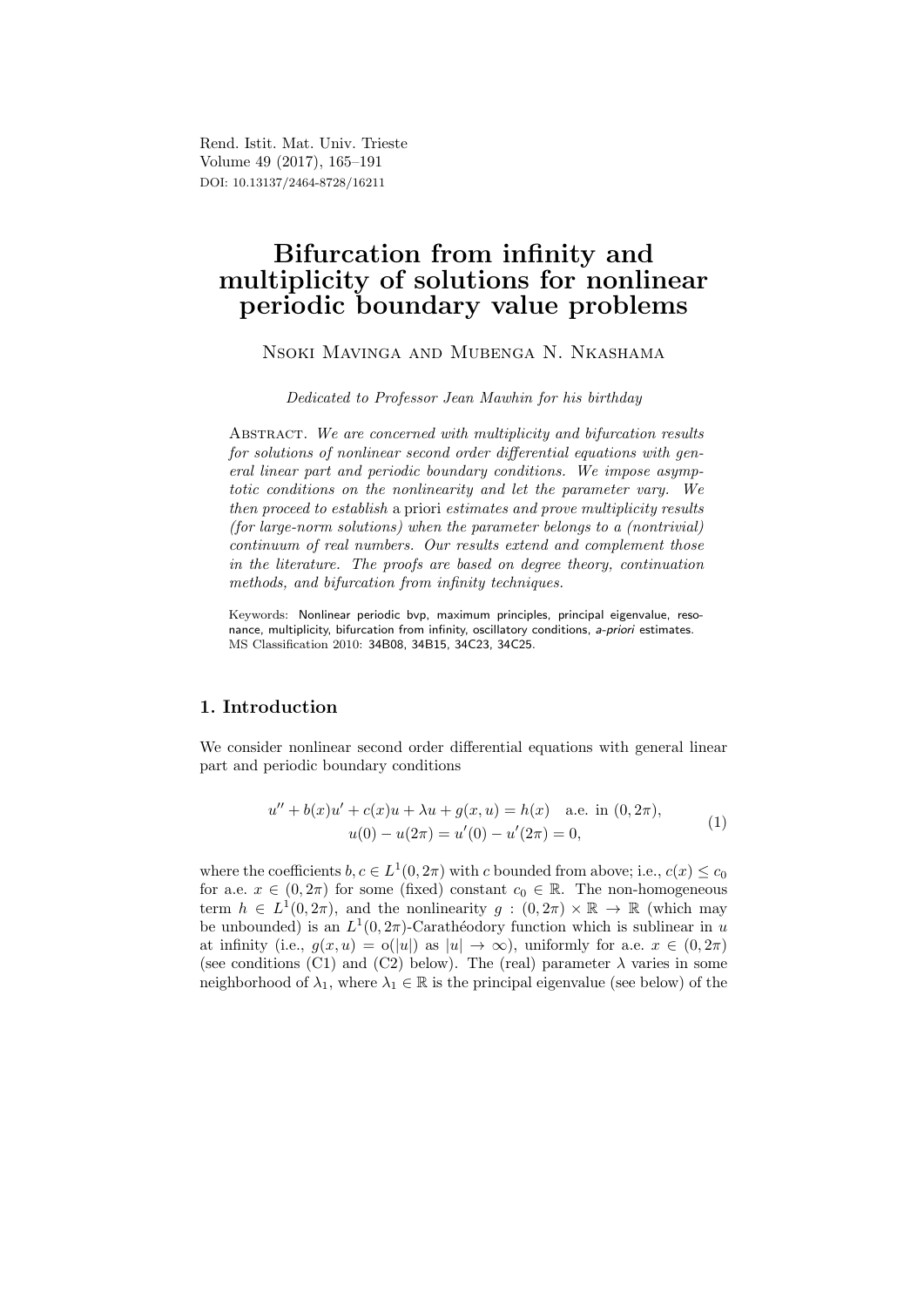second order linear periodic boundary value problem

$$
-u'' - b(x)u' - c(x)u = \lambda u, \quad \text{a.e. on } (0, 2\pi),
$$
  

$$
u(0) - u(2\pi) = u'(0) - u'(2\pi) = 0,
$$
 (2)

where  $\lambda$  is a real spectral parameter.

Throughout this paper, we shall use standard notations for Lebesgue spaces  $L^p(0, 2\pi)$ , Sobolev spaces  $W^{k,p}(0, 2\pi)$  (with  $W^{k,2}(0, 2\pi)$  denoted by  $H^k(0, 2\pi)$ ), and spaces of continuous functions  $C^k([0, 2\pi])$ , where k is a non-negative integer and  $p \in \mathbb{R}$  with  $p \geq 1$  (see e.g. [1, 6])).

It should be pointed out that all functions defined on  $(0, 2\pi)$  are understood to be appropriately extended to the entire real line as  $2\pi$ -periodic functions (possibly in a discontinuous fashion or in the a.e. sense if only Lebesgue measurable, for e.g., so as to agree at 0 and  $2\pi$ , if need be). Also the period  $2\pi$  is used only as a placeholder for convenience, any fixed period  $T > 0$  will work.

By a solution to Eq.(1) we mean a function  $u \in W_P^{2,1}(0, 2\pi)$  which satisfies the first equation in  $(1)$  a.e., where

$$
W_P^{2,1}(0,2\pi) := \left\{ u \in W^{2,1}(0,2\pi) : u(0) - u(2\pi) = u'(0) - u'(2\pi) = 0 \right\}.
$$

(Observe that by the Fundamental Theorem of Calculus the space  $W^{2,1}(0, 2\pi)$ is equivalent to  $AC^1([0, 2\pi])$ ; i.e., the collection of absolutely continuous u such that u' is also absolutely continuous on  $[0, 2\pi]$ , see e.g.  $[1]$ .)

Periodic solutions of nonlinear second order ordinary differential equations have been studied extensively. For a more recent account of the progress in this area (in the framework of resonance and nonresonance problems), we refer to the excellent monograph by A. Fonda [6]. Let us mention that when the function  $g \equiv 0$ , then the Fredholm Alternative type arguments describe completely the structure of the solution-set for Eq.(1) once the existence and isolation of the eigenvalue  $\lambda_1$  are shown. That is, if  $\lambda \neq \lambda_1$  (near  $\lambda_1$ ), then Eq.(1) is uniquely solvable for every  $h \in L^1(0, 2\pi)$ . Otherwise, it is solvable only for those  $h \in L^1(0, 2\pi)$  that are orthogonal (in the sense of 'duality pairing') to the eigenspace associated with  $\lambda_1$ , and the associated solutions can be taken as large (in an appropriate norm) as one would like since solutions are (uniquely) determined 'modulo' the associated eigenspace.

However, when  $q \neq 0$  is a (genuine) nonlinearity, the structure of the solution-set may be quite different from that of the linear problem. Therefore, we are interested in the solution-set structure for the nonlinear problem (1) for  $\lambda$  in a neighborhood of  $\lambda_1$ , and the nonlinearity g (which may be unbounded) satisfies some asymptotic conditions. In particular, we are concerned with the existence of multiple large-norm solutions.

Roughly speaking, in addition to a (fairly) general existence result (see Theorem 3.1), our results state that as long as the nonlinearity q satisfies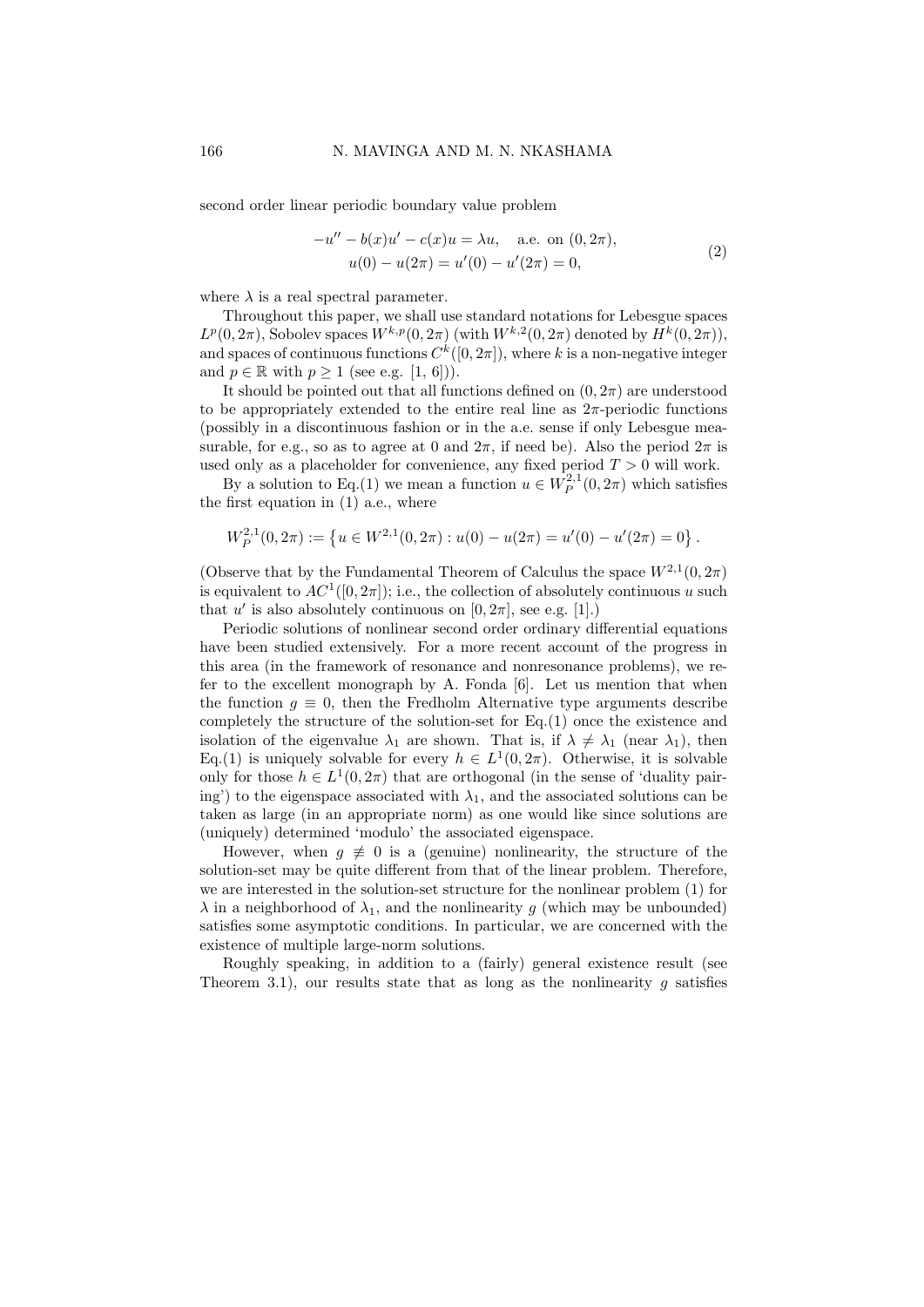(asymptotically) a 'sign-like' condition, then when  $\lambda$  is in an interval on one side of the principal eigenvalue  $\lambda_1$  (see Section 2 below), Eq.(1) has at least two solutions, provided  $h$  is in an appropriate range (using the duality pairing) which includes orthogonality. Moreover, as  $\lambda \to \lambda_1$  (strictly from one side), the norm of these solutions become infinitely large, whereas all solutions with  $\lambda$  on the other side (of  $\lambda_1$ ) are uniformly bounded. In this way, we locate the solution-set and describe its behavior in terms of bifurcation from infinity as the parameter  $\lambda$  varies. Our asymptotic conditions include (very) 'strong resonances' (see Theorem 3.2); i.e.,  $g \to 0$  as  $|u| \to \infty$  at  $\lambda = \lambda_1$ , and no 'decay-rate' at infinity is required; 'weaker resonances' (see Theorem 3.4) such as the so-called Landesman-Lazer type conditions (i.e.,  $q \to 0$  as  $|u| \to \infty$ ); as well as an asymptotic ('one-sided') oscillatory behavior (see Theorem 3.5); i.e., asymptotically q has infinitely many discrete-countable 'bounce-off' zeros in  $u$ . We point out that the case when the nonlinearity  $g$  is unbounded is included in our results as well.

We use an abstract set up on appropriate spaces, establish a priori estimates, and use a combination of degree theory (see e.g. Mawhin [10]), continuation methods and Rabinowitz bifurcation from infinity techniques ([7, 12, 17, 18, 19, 20]) to prove our results. An important ingredient in obtaining the necessary estimates is the use of comparison principles and estimates for the linear problem obtained in Section 2 below (under somewhat weaker conditions than those usually considered in the literature; particularly in the one-dimensional case (see e.g. [3, 4, 16])).

Let us recall that some results on multiplicity or bifurcation from infinity for nonlinear problems with periodic boundary conditions have been obtained before under a different set of conditions (see e.g. [5, 6, 8, 12] and references therein). However, our results are more in line with those in [12, 13] and references therein; herein we consider a more general linear part and more general nonlinearities.

We wish to mention that a systematic study of periodic solutions of (autonomous) nonlinear differential equations with small parameters was initiated by H. Poincaré in his celebrated treatise on celestial mechanics  $([14])$  in connection with the three body problem (also see [11, 15]). Since then, a great deal of work has been devoted to the study of periodic solutions of nonlinear differential equations depending on parameters in many different directions; especially using homotopy, continuation, as well as global methods (see e.g. [6, 7, 10, 17, 18]). In the last fifty years Professor Mawhin has tremendously contributed in an unparalleled way to the development of the theory of periodic solutions of nonlinear differential equations; which most likely served as a catalyst to his introducing the coincidence degree theory ([10]); an extension of Leray-Schauder degree to nonlinear problems which cannot necessarily be written as compact perturbations of the identity. It is with an immense gratitude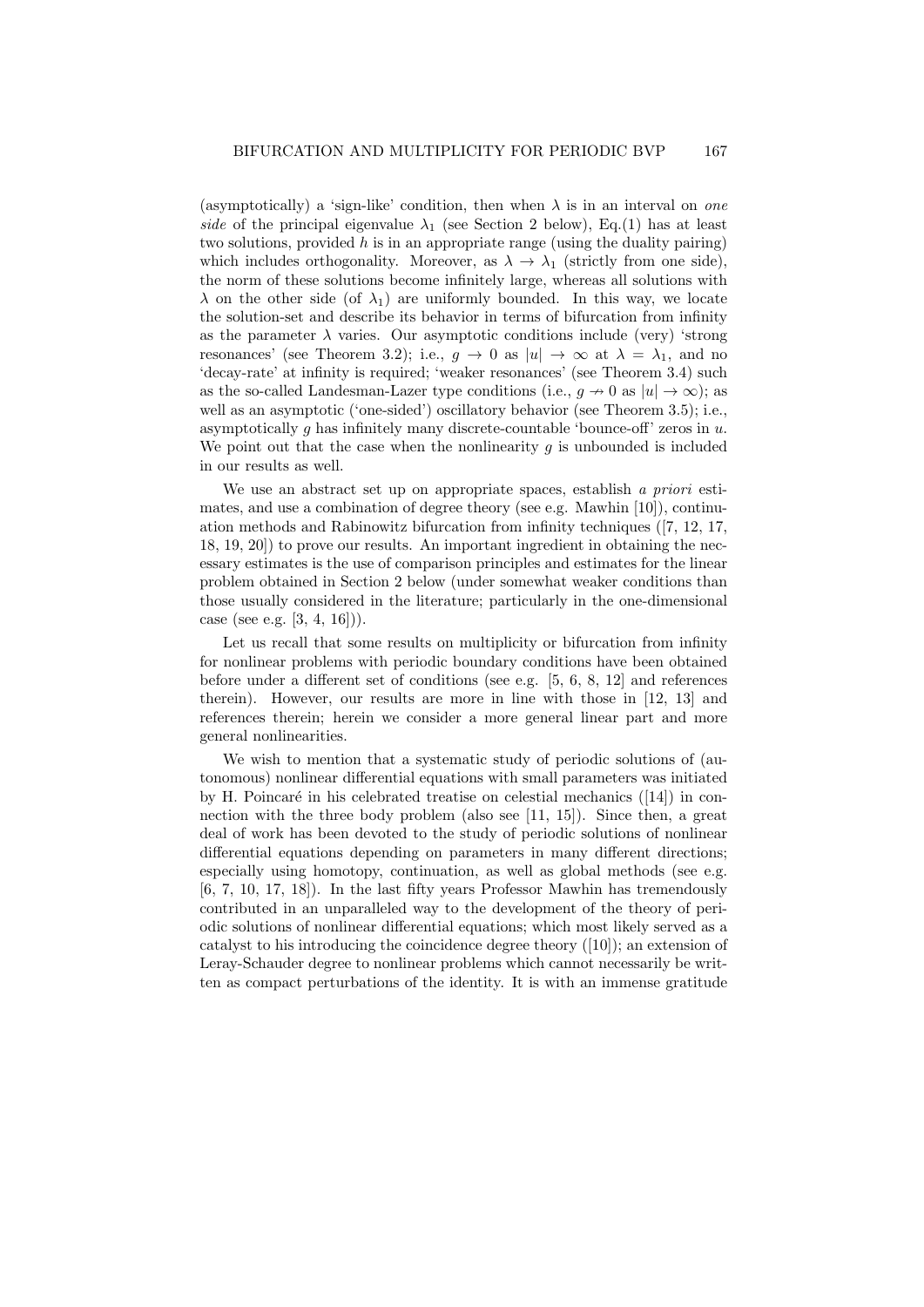that we write this paper on periodic solutions in his honor.

This paper is organized as follows. In Section 2, we consider the linear problem and obtain the necessary comparison principles and estimates that will be needed for the nonlinear problem. As indicated above, these results are of independent interest in their own right. In Section 3, we give the general assumptions on the data, state our main results for nonlinear problems, and give some simple illustrative examples (for the reader's convenience) along the way. In Section 4, we cast the problem in an abstract setting and establish the necessary a priori estimates for possible solutions. Finally, Section 5 is devoted to the proofs of our main results. Remarks are included throughout as appropriate, and a visual rendition sketch of a bifurcation diagram for a 'bounce-off' oscillatory nonlinearity is given in Section 3.

#### 2. A general periodic linear eigenproblem and estimates

In this section, we consider the issue of comparison principle(s) and the existence of a (unique) principle eigenvalue for a general (i.e., not necessarily symmetric) linear periodic problems with (possibly) unbounded coefficients. We also obtain some estimates on the linear problem that will prove useful when considering nonlinear problems.

Pick  $\mu \in \mathbb{R}$  be such that  $\mu > c_0$ ; which implies that  $\mu - c(x) \geq \mu - c_0 > 0$  for a.e.  $x \in (0, 2\pi)$ . Consider the ('augmented') linear differential operator defined on  $W_P^{2,1}(0, 2\pi)$  by

$$
L_{\mu}u = -u'' - b(x)u' - c(x)u + \mu u.
$$
\n(3)

We first set  $a(x) := e^{\int_0^x b(s) ds}$ , and multiply  $L_\mu u$  by the 'integrating factor'  $a(x)$ . It follows that the operator  $L_{\mu}$  is transformed into the linear differential operator

$$
S_{\mu}u := - (a(x)u')' + a(x)(\mu - c(x))u;
$$
 (4)

which (despite its appearance) is not necessarily symmetric on  $W_P^{2,1}(0, 2\pi)$ .

Observe that a pair  $(\lambda, \varphi)$  with  $\varphi \in W_P^{2,1}(0, 2\pi) \setminus \{0\}$  is an eigenpair for the eigenvalue problem

$$
L_{\mu}u = \lambda u \tag{5}
$$

if and only if it is also an eigenpair for the eigenvalue problem with weight

$$
S_{\mu}u = \lambda a(x)u. \tag{6}
$$

We shall show that the eigenvalue problem (5) has a (real) positive principal eigenvalue with a positive (i.e., bounded away from zero) eigenfunction on the closed interval  $[0, 2\pi]$ , even when  $b, c \in L^1(0, 2\pi)$  are not necessarily locally bounded (with c bounded from above only), as indicated. We first investigate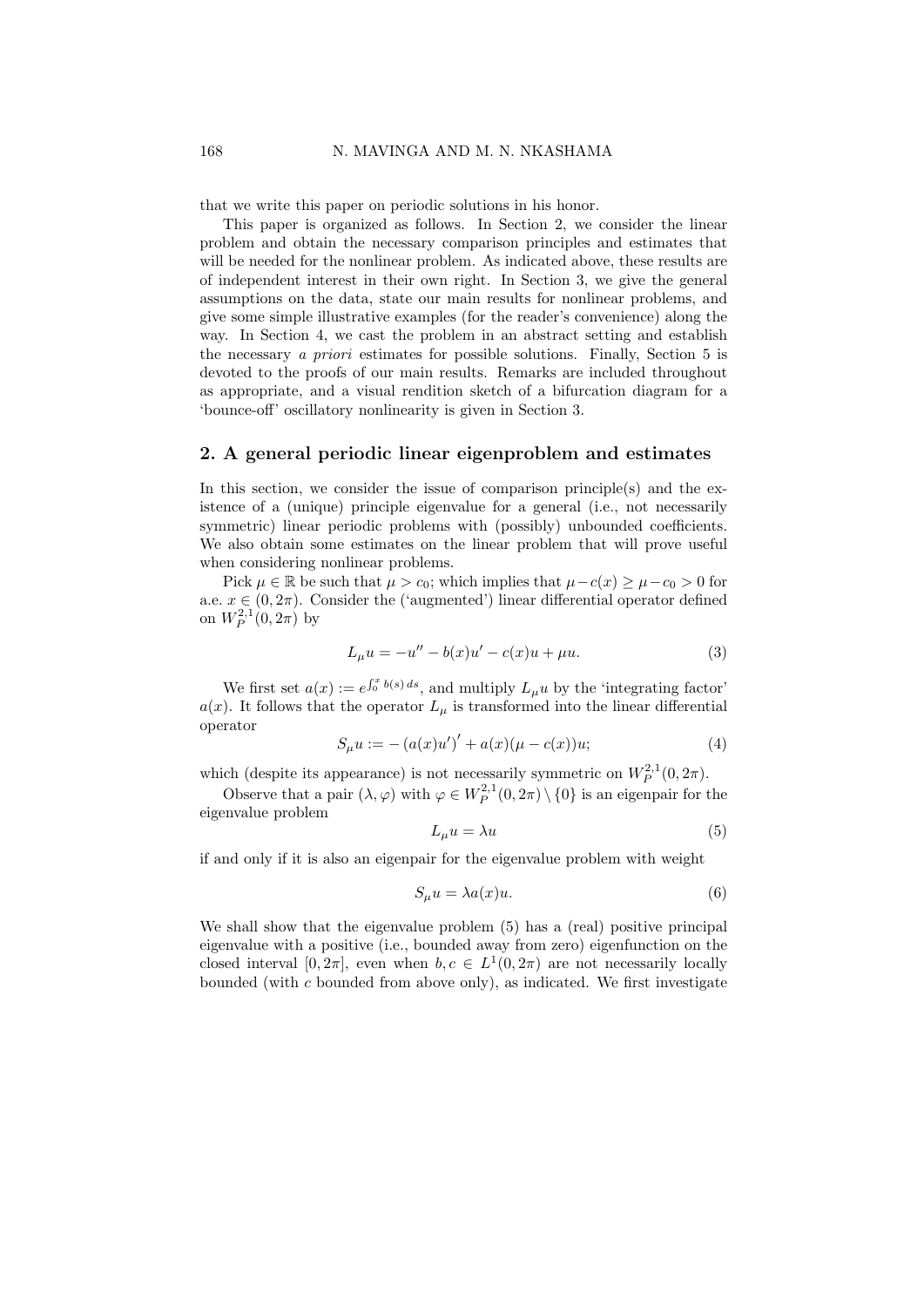some properties of the linear differential operator  $L_{\mu}$  on the space  $W_P^{2,1}(0, 2\pi)$ . As a first result in that direction, we have the following order-preserving or weak minimum/comparison principle.

**PROPOSITION** 2.1. Suppose that  $u \in W_P^{2,1}(0, 2\pi)$  satisfies the differential inequality  $L_{\mu}u \geq 0$  for a.e.  $x \in (0, 2\pi)$ . Then  $u \geq 0$  on  $[0, 2\pi]$ .

*Proof.* Let  $u \in W^{2,1}_P(0,2\pi)$  be such that  $L_\mu u \geq 0$  for a.e.  $x \in (0,2\pi)$ , by using the 'integrating factor'  $a(x) := e^{\int_0^x b(s) ds}$ , it follows immediately that  $S_\mu u \ge 0$ for a.e.  $x \in (0, 2\pi)$ ; which implies that  $(a(x)u')' \leq a(x)(\mu - c(x))u$  for a.e.  $x \in (0, 2\pi).$ 

Now, suppose that  $u(x) < 0$  for some  $x \in [0, 2\pi]$ , then u has a negative minimum value in this interval, say at  $x_0 \in [0, 2\pi]$ . Therefore, there is a neighborhood  $I_{\delta} := (x_0 - \delta, x_0 + \delta)$  such that  $u(x_0) \le u(x) < 0$  for all  $x \in I_{\delta}$ and  $u'(x_0) = 0$ , where we have used the continuity of  $u(x)$  and (possibly) the  $2\pi$ -periodic extension of u if  $x_0$  is an end-point of the interval  $[0, 2\pi]$ . It follows that  $(a(x)u')' \leq a(x)(\mu - c(x))u < a(x)(\mu - c_0)u < 0$  for a.e.  $x \in I_\delta$ . The Fundamental Theorem of Calculus immediately implies that  $a(x)u'$  is (strictly) decreasing in  $I_{\delta}$ . Since  $u'(x_0) = 0$  (i.e.,  $a(x_0)u'(x_0) = 0$ ), we obtain that  $a(x)u'(x) > 0$  for  $x \in (x_0 - \delta, x_0)$  and  $a(x)u'(x) < 0$  for  $x \in (x_0, x_0 + \delta)$ ; that is,  $u'(x) > 0$  for  $x \in (x_0 - \delta, x_0)$ ; which implies that  $u(x)$  is (strictly) increasing in  $(x_0 - \delta, x_0)$ . This is a contradiction with the fact that  $u(x_0)$  is a (negative) minimum value of the function u. Therefore,  $u(x) \ge 0$  on  $[0, 2\pi]$ , and the proof is complete. is complete.

This proposition immediately implies that  $\lambda = 0$  is not an eigenvalue of the differential operator  $L_u$  in Eq.(5), since any possible eigenfunction would be identically zero in this case. We now want to show that  $\lambda = 0$  is actually in the 'resolvent' of  $L_{\mu}$ ; that is; to show that the equation  $L_{\mu}u = e(x)$  has a (unique) solution  $u \in W_P^{2,1}(0, 2\pi)$  for every  $e \in L^1(0, 2\pi)$ . For that purpose, we need the following a priori estimate; which will be also useful in studying nonlinear problems.

LEMMA 2.2. There exists a constant  $\alpha := \alpha(b, c, \mu) > 0$  such that

$$
|L_{\mu}u|_{L^{1}(0,2\pi)} \geq \alpha |u|_{W^{2,1}_{p}(0,2\pi)} \quad \text{for all } u \in W^{2,1}_{P}(0,2\pi). \tag{7}
$$

*Proof.* Suppose the conclusion doe not hold. Then, there is a sequence  $(u_n)$  $W_P^{2,1}(0, 2\pi) \setminus \{0\}$  such that for all  $n \in \mathbb{N}$  one has that

$$
|L_{\mu}u_n|_{L^1(0,2\pi)} \leq \frac{1}{n}|u_n|_{W_P^{2,1}(0,2\pi)}.
$$

Setting  $v_n := u_n/|u_n|_{W^{2,1}_{\rho_1(0,2\pi)}}$  and  $L_\mu v_n = h_n$ , we get that  $|v_n|_{W^{2,1}_{\rho_1(0,2\pi)}} = 1$  for all  $n \in \mathbb{N}$ , and that  $h_n \to 0$  in  $L^1(0, 2\pi)$  as  $n \to \infty$ . By the continuous imbedding of  $W_P^{2,1}(0, 2\pi)$  into  $C_P^1[0, 2\pi]$ , one has that there exist a constant  $C_1 > 0$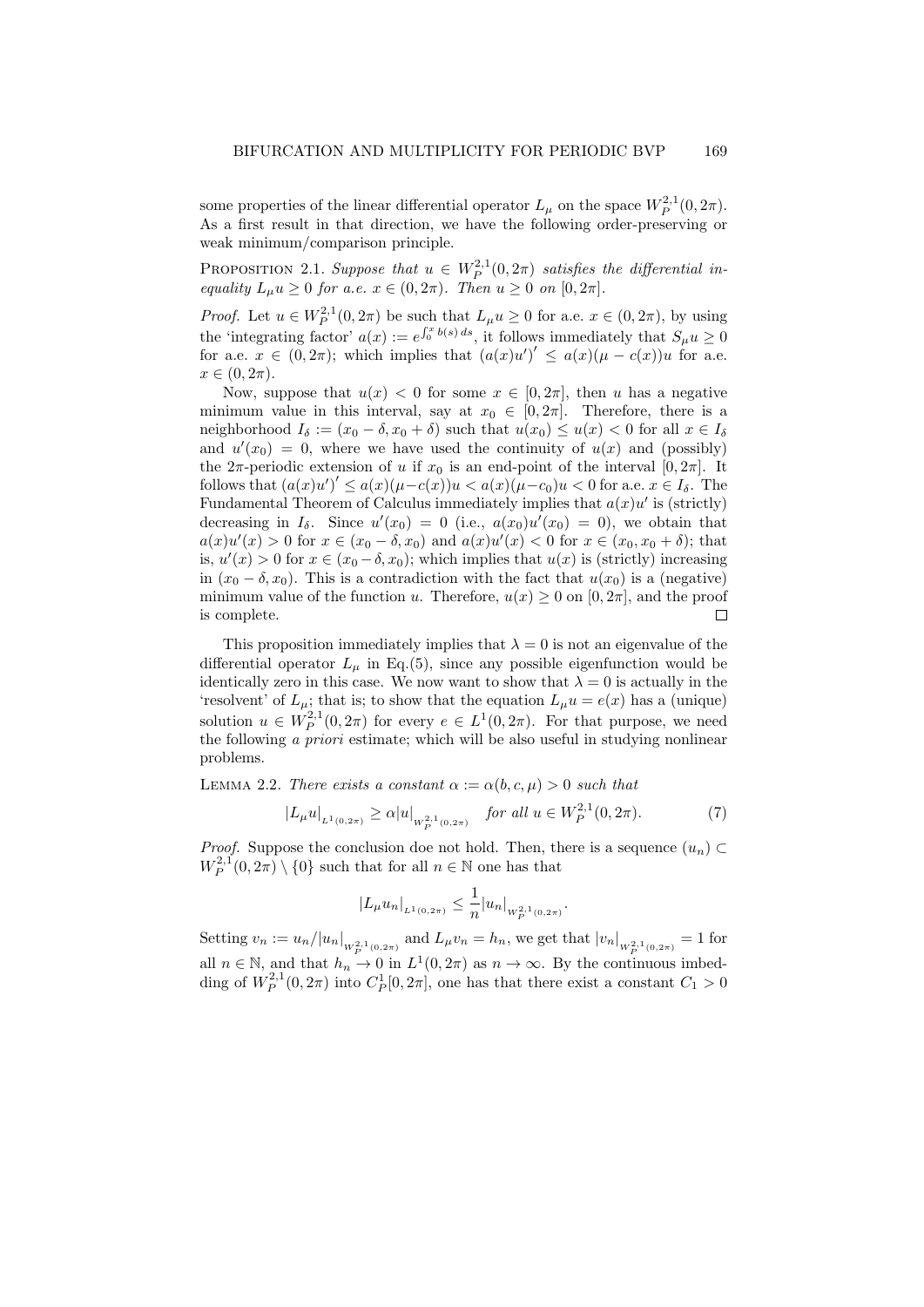(independent of *n*) such that  $|v_n|_{C_P^1[0,2\pi]} \leq C_1$ . Moreover, since  $W_P^{2,1}(0,2\pi)$  is compactly imbedded into  $W_P^{1,1}(0, 2\pi)$ , one has (by going to a subsequence relabeled  $(v_n)$ , if need be) that there is a function  $v \in W_P^{1,1}(0, 2\pi)$  such that  $v_n \to v$ in  $W_P^{1,1}(0, 2\pi)$  as  $n \to \infty$ ; which implies (for a subsequence similarly relabeled if need be) that  $v_n(x) \to v(x)$  and  $v'_n(x) \to v'(x)$  for a.e.  $x \in (0, 2\pi)$  (see e.g. [1, Theorem 4.9]). Since  $|b(x)v'_n(x)| \leq C_1 |b(x)|$  and  $|c(x)v_n(x)| \leq C_1 |c(x)|$  for a.e.  $x \in (0, 2\pi)$ , it follows from the Lebesgue Dominated Convergence Theorem that  $b(\cdot)v'_n \to b(\cdot)v'$  and  $c(\cdot)v \to c(\cdot)v$  in  $L^1(0, 2\pi)$  as  $n \to \infty$ . This and the fact that  $v''_n = -h_n - b(x)v'_n - c(x)v_n + \mu v_n$  imply that  $v''_n \to -b(x)v' - c(x)v + \mu v_n$ in  $L^1(0, 2\pi)$  with  $v_n \to v$  in  $W_P^{1,1}(0, 2\pi)$  as  $n \to \infty$ . The (strong) closedness (see e.g. [1, p. 204, Remark4]) of the differentiation-operator from  $W_P^{1,1}(0, 2\pi)$ into  $L^1(0, 2\pi)$  implies that  $v \in W_P^{2,1}(0, 2\pi)$  and that  $v_n \to v$  in  $W_P^{2,1}(0, 2\pi)$  as  $n \to \infty$  with  $v'' = -b(x)v' - c(x)v + \mu v$  for a.e.  $x \in (0, 2\pi)$ ; that is,  $L_{\mu}v = 0$  for a.e.  $x \in (0, 2\pi)$ . It follows immediately from Proposition 2.1 that  $v \equiv 0$ . This is a contradiction with the fact that  $|v_n|_{W^{2,1}(0,2\pi)} = 1$  for all  $n \in \mathbb{N}$  and  $v_n \to v$ in  $W_P^{2,1}(0, 2\pi)$  as  $n \to \infty$ . The proof is complete.  $\Box$ 

Since the linear operator  $L_{\mu}: W^{2,1}_{P} \in L^{1}(0, 2\pi) \to L^{1}(0, 2\pi)$  is compactly and densely defined, takes bounded sets in  $W_P^{2,1}(0, 2\pi)$  into bounded sets in  $L^1(0, 2\pi)$  and is one-to-one (see Lemma 2.2), we claim that it is onto  $L^1(0, 2\pi)$ ; i.e.,  $L_{\mu}$  is invertible on  $L^1(0, 2\pi)$ . In fact, one has the following existence (and uniqueness) result.

LEMMA 2.3. For every  $e \in L^1(0, 2\pi)$ , the equation  $L_\mu u = e(x)$  a.e. in  $(0, 2\pi)$ has a (unique)  $2\pi$ -periodic solution  $u \in W_P^{2,1}(0, 2\pi)$ .

Proof. Uniqueness follows from Proposition 2.1 or Lemma 2.2. To prove existence, we use the topological degree theory by considering the homotopy

$$
-u'' + \theta (-b(x)u' + (\mu - c(x))u) + (1 - \theta)(\mu - c_0)u = \theta e(x) \quad \text{a.e. in } (0, 2\pi),
$$

where  $\theta \in [0, 1]$ . Notice that the homotopy reduces to the equation  $L_{\mu}u = e(x)$ when  $\theta = 1$ , and when  $\theta = 0$  it reduces to the periodic linear differential equation with constant coefficients  $-u'' + (\mu - c_0)u = 0$  on  $[0, 2\pi]$ , where  $\mu - c_0$  > 0. It therefore suffices to show that all possible solutions to the homotopy are (uniformly) bounded in  $W_P^{2,1}(0, 2\pi)$  independently of  $\theta \in [0, 1]$ . Indeed, suppose that this is not the case, then one can find sequences  $(u_n) \subset W_P^{2,1}(0, 2\pi) \setminus \{0\}$ and  $(\theta_n) \subset [0,1]$  such that for all  $n \in \mathbb{N}$ ,  $|u_n|_{W^{2,1}_{P}(0,2\pi)} \geq n$  and

$$
u''_n = \theta_n \left( -b(x)u'_n + (\mu - c(x))u_n \right) + (1 - \theta_n)(\mu - c_0)u_n - \theta_n e(x)
$$
 a.e. in  $(0, 2\pi)$ .

Setting  $v_n := u_n/|u_n|_{W^{2,1}_{p}(0,2\pi)}$  and using the fact that  $W^{2,1}_P(0,2\pi)$  is continuously imbedded into  $C_P^1[0, 2\pi]$  and compactly imbedded into  $W_P^{1,1}(0, 2\pi)$ , the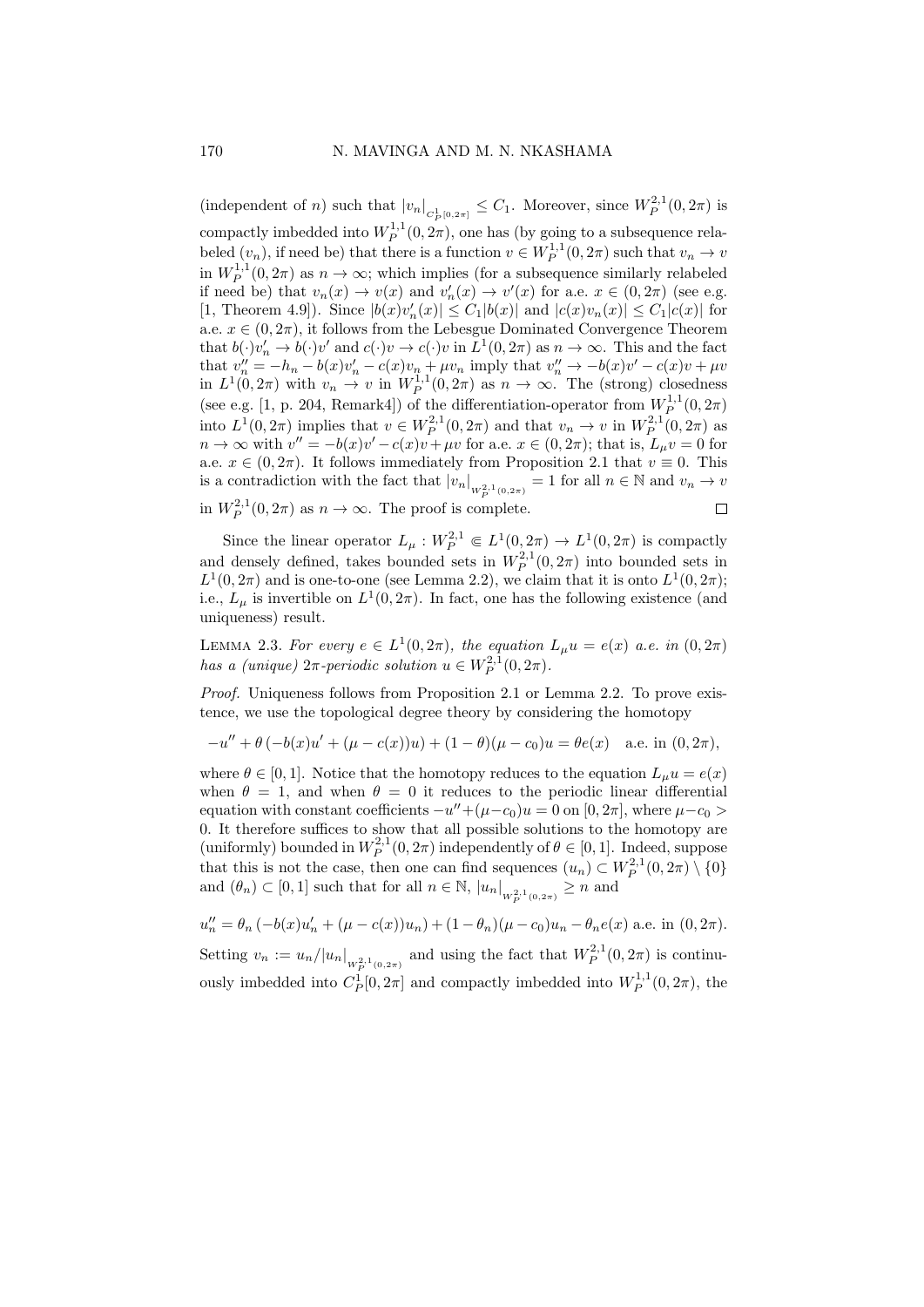Lebesgue Dominated Convergence Theorem, the closedness of the differentiation operator, and arguments similar to those used in the proof of Lemma 2.2, it follows that there exist  $v \in W_P^{2,1}(0, 2\pi)$  and  $\theta_0 \in [0, 1]$  such that (by going if necessary to subsequences similarly relabeled)  $v_n \to v$  in  $W_P^{2,1}(0, 2\pi)$ ,  $\theta_n \to \theta_0$ as  $n \to \infty$ , and v satisfies the homogeneous linear equation

$$
-v'' - \theta_0 b(x)v' + \theta_0(\mu - c(x))v + (1 - \theta_0)(\mu - c_0)v = 0 \text{ for a.e. in } (0, 2\pi).
$$

Since  $\theta_0 b \in L^1(0, 2\pi)$  and  $\theta_0(\mu - c(x)) + (1 - \theta_0)(\mu - c_0) \ge \mu - c_0 > 0$  for a.e.  $x \in (0, 2\pi)$ , it follows from arguments used in the proof of Proposition 2.1 that  $v \geq 0$  and  $v \leq 0$ ; that is,  $v = 0$ . This is a contradiction with the fact that  $|v_n|_{W_P^{2,1}(0,2\pi)} = 1$  for all  $n \in \mathbb{N}$  and  $v_n \to v$  in  $W_P^{2,1}(0,2\pi)$  as  $n \to \infty$ . The proof is complete.  $\Box$ 

Now, we wish to show that a strong minimum/comparison principle also holds for the differential operator  $L_{\mu}$  under the weak assumptions imposed on the coefficient-functions  $b$  and  $c$ . That is, a strong positivity or strong order preserving property holds for the second order differential operator  $L_{\mu}$ . (Some techniques from [21] and periodicity prove useful here.)

**PROPOSITION** 2.4. Suppose that  $u \in W_P^{2,1}(0, 2\pi)$  satisfies the differential inequality  $L_u u \geq 0$  for a.e.  $x \in (0, 2\pi)$  with  $u \not\equiv 0$ , then  $u > 0$  on the closed interval  $[0, 2\pi]$ ; that is u is positive and bounded away from zero on the whole closed interval  $[0, 2\pi]$ , unless it is identically zero.

*Proof.* Since  $u \in W_P^{2,1}(0, 2\pi)$  satisfies the differential inequality  $L_\mu u \geq 0$  for a.e.  $x \in (0, 2\pi)$ , one has immediately that  $S_{\mu}u \geq 0$  for a.e.  $x \in (0, 2\pi)$ . Moreover, it follows from Proposition 2.1 that  $u(x) \geq 0$  for all  $x \in [0, 2\pi]$ . Since  $u \neq 0$  is 2π-periodic, one has that either  $u > 0$  on  $[0, 2\pi]$  (in which case the conclusion holds), or otherwise, one may assume (without loss of generality) that there is a point  $x_0 \in (0, 2\pi]$  such that  $u(x_0) = 0$  and  $u(x) > 0$  for all  $x \in (x_0 - \delta, x_0)$ , where  $\delta \in (0, 2\pi)$  is a (fixed) constant; that is, the function u has a strict local minimum at a point  $x_0$  in a (deleted) left-neighborhood of  $x_0$ ; which implies that  $u'(x_0) \leq 0$ . Actually, the  $2\pi$ -periodicity of u implies that  $u'(x_0) = 0$ for otherwise one reaches a contradiction in the light of Proposition 2.1 (by possibly extending the function u periodically if  $x_0 = 2\pi$ , and hence  $x_0 = 0$  as well). It follows that  $a(x_0)u'(x_0) = 0$ , and by using the Fundamental Theorem of Calculus and (4), one has that  $u(x) = \int_{x_0}^x u'(s) ds$  and that  $-a(x)u'(x) \leq$  $\int_x^{x_0} a(s)(\mu - c(s))u(s) ds$  for all  $x \in (x_0 - \delta, x_0)$ . This implies that  $-u'(x) \leq$  $v(x)\left(a_0\int_0^{2\pi}a(s)(\mu-c(s))\,ds\right),\,\,\text{where}\,\,\,v(x)\;:=\;\max_{s\in\mathbb{R}^n}$  $s \in [x, x_0]$  $u(s) > 0$  and  $a_0^{-1} =$ min  $a(s)$ . Therefore, by the Fundamental Theorem of Calculus again, one

 $s \in [0, 2\pi]$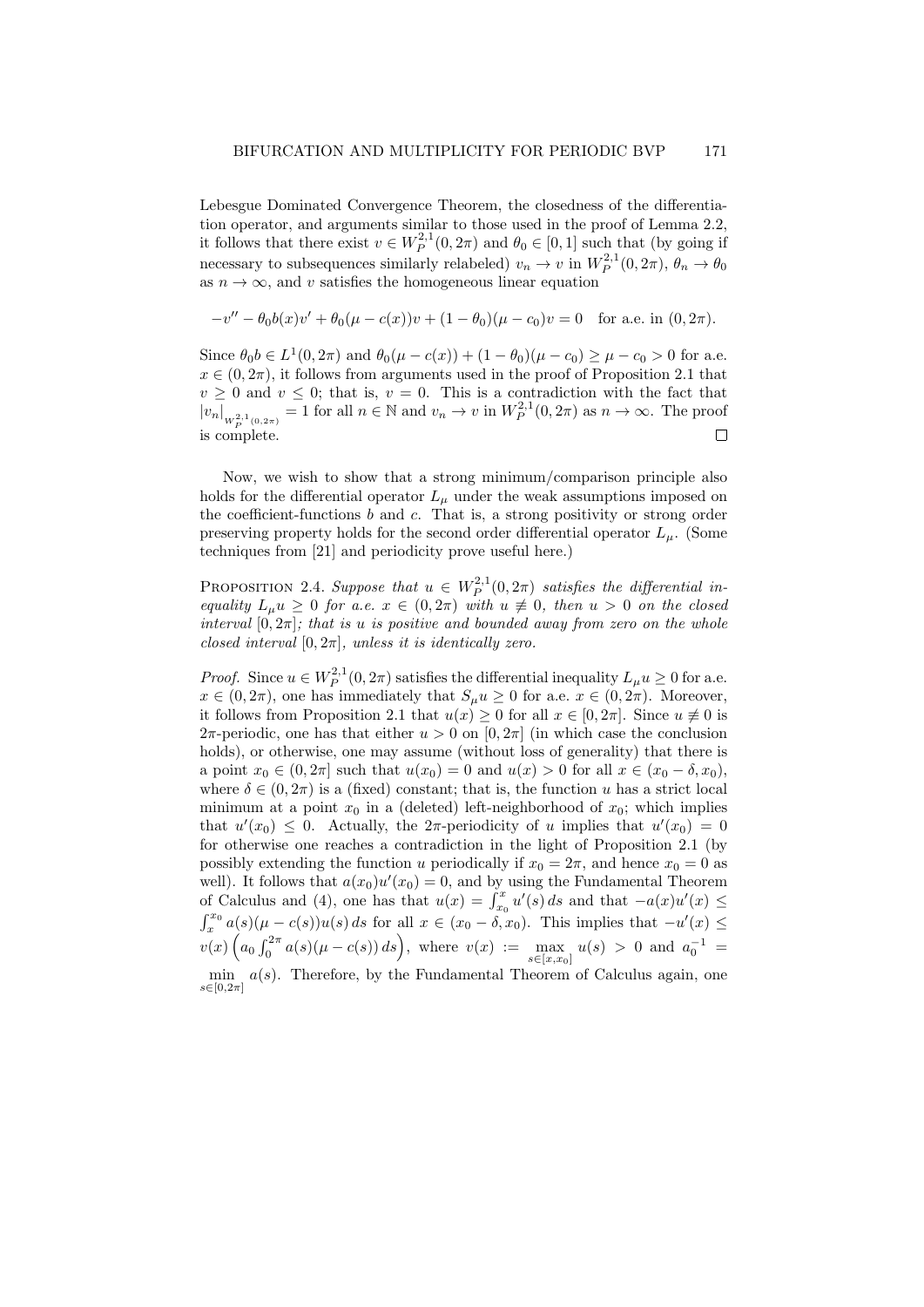has that

$$
u(x) \le (x_0 - x)v(x) \left(a_0 \int_0^{2\pi} a(s)(\mu - c(s)) ds\right)
$$
 for all  $x \in (x_0 - \delta, x_0)$ .

For every  $n \in \mathbb{N}$  such that  $n > 1/\delta$ , let  $x_n \in [x_0 - \frac{1}{n}, x_0)$  be a point such that  $\max_{u \in \mathcal{U}} u(s) := u(x_n)$ ; which exists since the function u is continuous on the  $[x_0 - \frac{1}{n}, x_0]$ compact interval  $[x_0 - \frac{1}{n}, x_0]$ . Given that  $[x_n, x_0] \subset [x_0 - \frac{1}{n}, x_0]$ , it follows that  $v(x_n) := \max_{[x_n,x_n]} u(s) = u(x_n)$ , and  $0 < x_0 - x_n \leq 1/n$  for all  $n \in \mathbb{N}$  such that

 $[x_n,x_0]$  $n > 1/\delta$ . Therefore, by setting  $A := a_0 \int_0^{2\pi} a(s)(\mu - c(s)) ds$ , one has that

$$
0 < u(x_n) \le (x_0 - x_n)v(x_n)A \le \frac{A}{n}v(x_n) = \frac{A}{n}u(x_n) < u(x_n)
$$

for all  $n \in \mathbb{N}$  such that  $n > \max(A, 1/\delta)$ . This is a contradiction. Thus,  $u(x) > 0$  on the closed interval  $[0, 2\pi]$ , and the proof is complete.  $u(x) > 0$  on the closed interval  $[0, 2\pi]$ , and the proof is complete.

Now, we let  $K := \{u \in H_P^1(0, 2\pi) : u \ge 0\} \subset H_P^1(0, 2\pi)$  be the (solid) cone with non-empty interior. Setting  $T_{\mu} := L_{\mu}^{-1} : L^1(0, 2\pi) \to W_P^{2,1}(0, 2\pi) \in$  $L^1(0, 2\pi)$ , it follows from Lemma 2.3 that (the scalar) zero is not an eigenvalue of the compact linear operator  $T_{\mu} : L^1(0, 2\pi) \to L^1(0, 2\pi)$ ; although, it is always in the spectrum of  $T_{\mu}$  (see e.g. [1, p. 164, Theorem 6.8]). Moreover, due to Proposition 2.4, one can show that  $T_{\mu}$  has a positive spectral radius  $r := r(T_\mu) > 0$ . By Proposition 2.1, one has that  $T_\mu(K) \subset K$ . Since (the restriction)  $T_{\mu}$ :  $H_P^1(0, 2\pi) \rightarrow H_P^1(0, 2\pi)$  satisfies all the assumptions of the Krein-Rutman Theorem, it follows that  $r(T_\mu)$  is a (real) positive eigenvalue of  $T_{\mu}$  with an eigenfunction  $\phi_1 \in K$ ,  $\phi_1 \neq 0$ . In addition,  $r(T_{\mu}^*) = r(T_{\mu})$ is also an eigenvalue of the adjoint  $T^*_{\mu}$  with an eigenfunction  $\phi_1^* \in K^* :=$  $\left\{f \in (H^1_P(0, 2\pi))^* : f(x) \geq 0 \text{ for all } x \in K\right\}$  called the dual cone of K; which in this instance is also a cone in  $(H_P^1(0, 2\pi))^*$  since one can easily show that  $K^* \cap (-K^*) = \{0\}$  by using the definition of  $K^*$  and the fact that  $H_P^1(0, 2\pi) =$  $K - K$  (i.e., the cone K "reproduces" the space  $H_P^1(0, 2\pi)$ ).

Before proceeding, we want to make a few observations that will be needed later on. First observe that  $\phi_1 \in W_P^{2,1}(0, 2\pi)$  since it is in the range of  $T_\mu$ (i.e., regularity of solutions). Also, notice that by using the (equivalent) inner product  $(u, v) := \int_0^{2\pi} u'v' dx + \int_0^{2\pi} (\mu - c(x))uv dx$  for all  $u, v \in H_P^1(0, 2\pi)$  (or simply the standard inner product), it follows from the Riesz-Fréchet Representation Theorem (see e.g. [1, p. 135, Theorem 5.5]) that the Hilbert space  $H_P^1(0, 2\pi)$  may be (isometrically) identified with its dual; i.e.,  $\left(H_P^1(0, 2\pi)\right)^* \cong$  $H_P^1(0, 2\pi)$ , and hence  $\phi_1^*$  may be identified with an element of  $H_P^1(0, 2\pi)$ , still denoted by  $\phi_1^* \in H^1_P(0, 2\pi) \subset L^\infty(0, 2\pi)$ . Furthermore, using the fact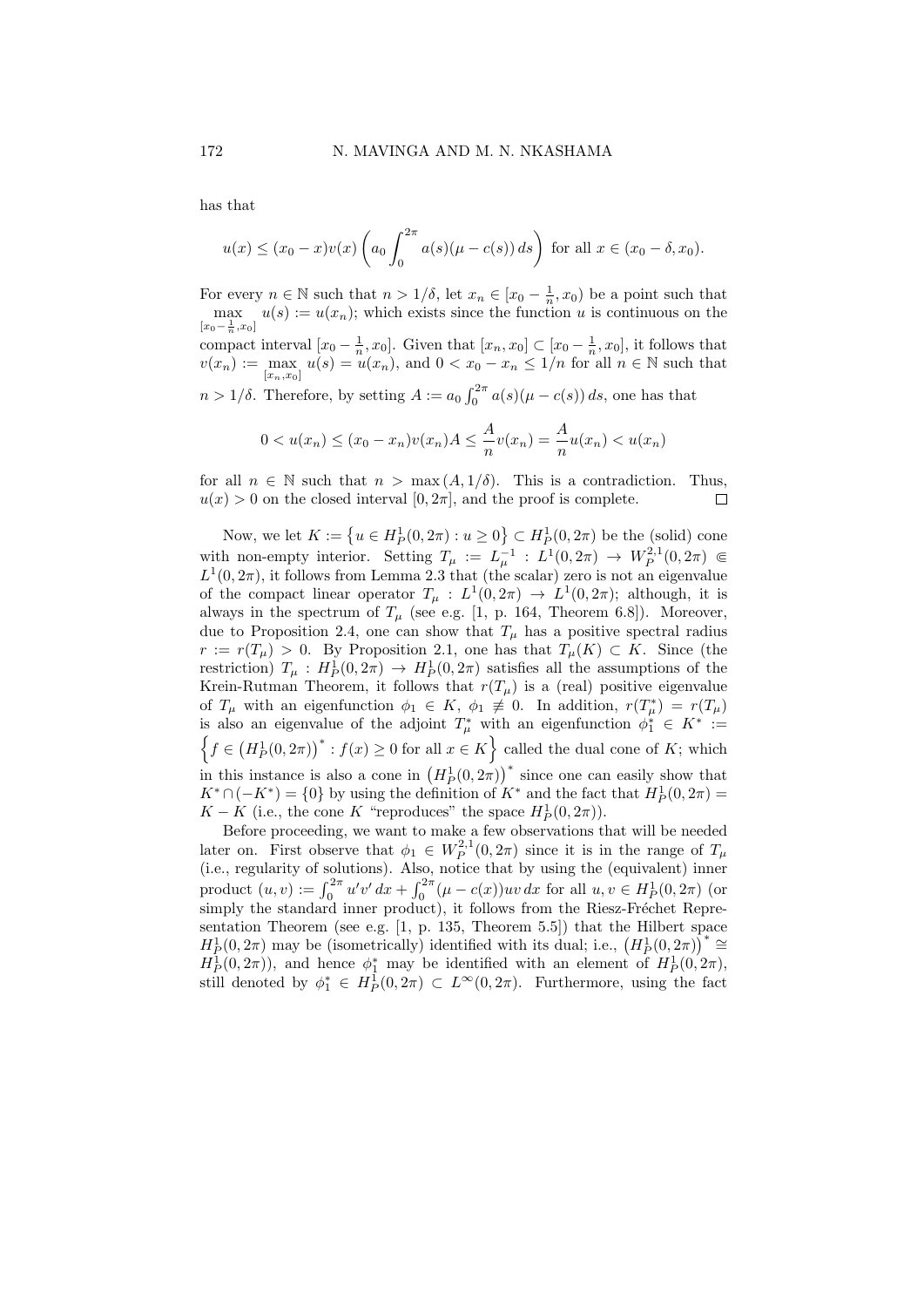that the dual  $(L^1(0, 2\pi))^* = L^{\infty}(0, 2\pi)$  by the Riesz Representation Theorem (see e.g.  $\vert 1, p. 99,$  Theorem 4.11), one has that the duality pairing  $\langle \cdot, \cdot \rangle := \langle \cdot, \cdot \rangle_{(L^{\infty}(0, 2\pi)), L^{1}(0, 2\pi))}$  implies that

$$
\langle L^*_{\mu}(\phi_1^*), u \rangle \stackrel{\text{def}}{=} \langle \phi_1^*, L_{\mu}(u) \rangle_{(L^{\infty}(0, 2\pi), L^1(0, 2\pi))} = (\phi_1^*, u) - \int_0^{2\pi} b(x) \phi_1^* u' dx
$$

for all  $u \in \text{Dom}(L_{\mu}) = W_P^{2,1}(0, 2\pi) \subset L^1(0, 2\pi)$  (see e.g. [1, p. 44]); that is,

$$
\langle L^*_{\mu}(\phi_1^*), u \rangle = \langle \phi_1^*, L_{\mu}(u) \rangle = \int_0^{2\pi} \phi_1^{*'} u' \, dx + \int_0^{2\pi} (\mu - c(x)) \phi_1^* u \, dx - \int_0^{2\pi} b(x) \phi_1^* u' \, dx
$$

for all  $u \in \text{Dom}(L_{\mu}) = W_P^{2,1}(0, 2\pi)$ . This type of identity holds true for  $L_0$  and  $L_0^*$  as well (i.e., when  $\mu = 0$ ); it boils down to multiplying  $\phi_1^* \in H_P^1(0, 2\pi) \subset$  $L^{\infty}(0, 2\pi)$  by  $L_0(u)$  for any  $u \in W_P^{2,1}(0, 2\pi)$  and integrating over  $[0, 2\pi]$ . (It will be used repeatedly in the sequel.)

Now, under the weaker conditions imposed on the coefficients of the linear operator  $L<sub>u</sub>$ , it follows from Proposition 2.4 above and the (stronger version of) the Krein-Rutman Theorem that  $\phi_1$  is in the interior of the cone K and that the corresponding eigenvalue is simple. However, by using the periodicity of  $\phi_1$  and the uniqueness of solutions to linear initial value problems, we present below a shorter and simpler proof adapted to our specific situation since it also allows us to get more information on the ('dual') eigenfunction  $\phi_1^*$ . Indeed, we have the following result.

PROPOSITION 2.5. The linear spectral problem

$$
L_0 u := -u'' - b(x)u' - c(x)u = \lambda u, \quad u \in W_P^{2,1}(0, 2\pi),
$$
 (8)

has a real simple eigenvalue  $\lambda_1$  with nonnegative eigenfunction  $\phi_1 \in W_P^{2,1}(0, 2\pi)$ which is actually positive; i.e., bounded away from zero on the whole closed interval [0,  $2\pi$ ]. Moreover,  $\lambda_1$  is also a real eigenvalue of the adjoint operator  $L_0^*$  of  $L_0$  with a nonnegative eigenfunction  $\phi_1^*$ .

If, in addition, the coefficient  $b \in AC_P([0, 2\pi]) = W_P^{1,1}(0, 2\pi)$ , then  $\phi_1^*$  is also positive on the closed interval  $[0, 2\pi]$ .

Proof. As above, we first consider the ('augmented') invertible linear operator  $L_{\mu}$  given by  $L_{\mu}u = -u'' - b(x)u' + (\mu - c(x))u$  whose inverse is denoted by  $T_{\mu}$ . Then, by the Krein-Rutman Theorem, the spectral problem  $T_{\mu}\phi = \lambda\phi$  has a (real) eigenvalue  $\lambda := r(T_{\mu}) > 0$  with a nonnegative eigenfunction  $\phi_1$  as indicated above. Applying  $L_\mu$  on both sides, one deduces that  $L_\mu \phi_1 = (r(T_\mu))^{-1} \phi_1$ ;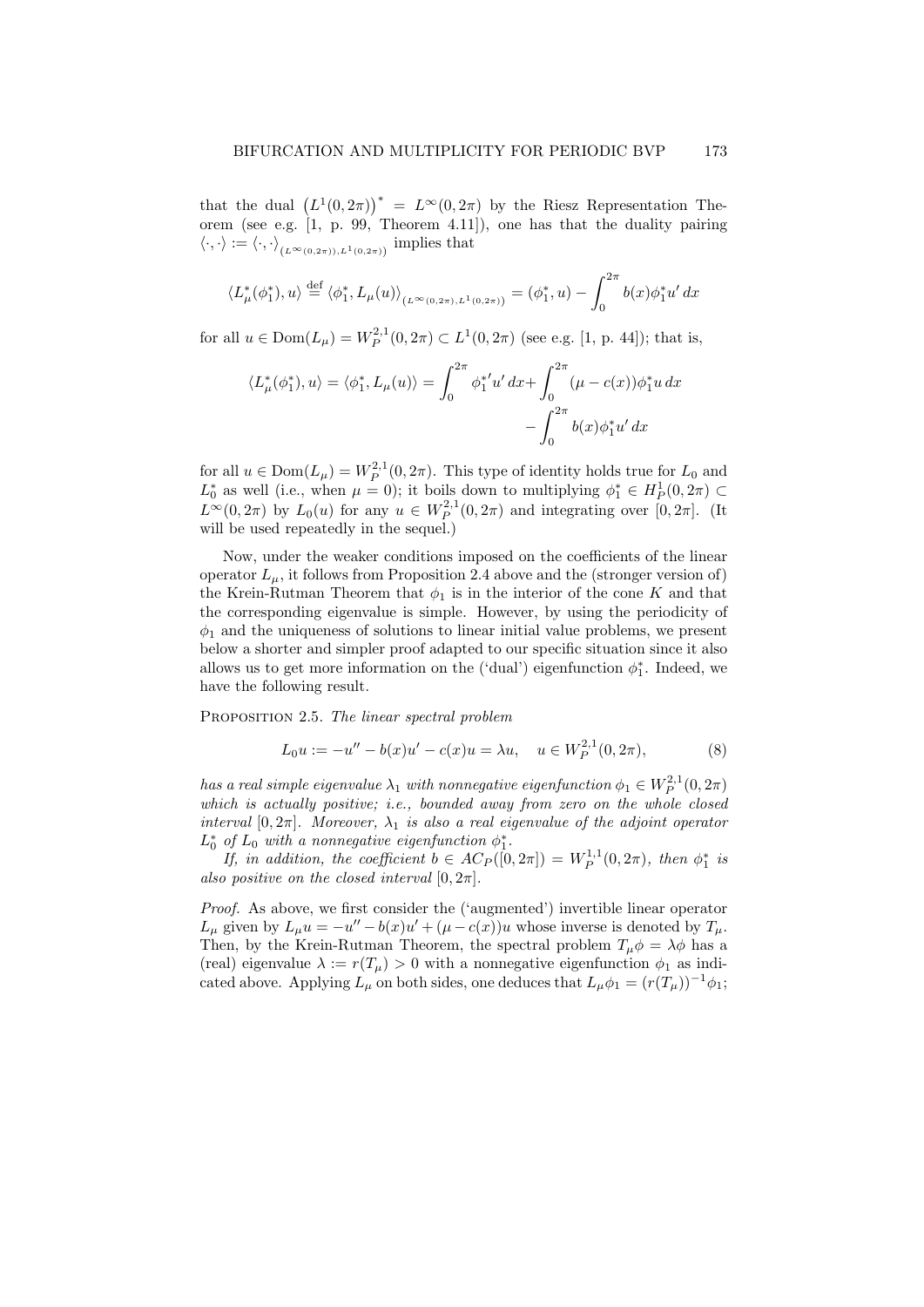which implies immediately that  $\lambda_1 := (r(T_\mu))^{-1} - \mu$  is an eigenvalue of the operator  $L_0 u := -u'' - b(x)u' - c(x)u$  with nonnegative eigenfunction  $\phi_1$ , and that it is also an eigenvalue of the operator  $L_0^*$  with a nonnegative eigenfunction  $\phi_1^*$ . Now, if there is  $x_0 \in [0, 2\pi]$  such that  $\phi_1(x_0) = 0$ , then  $x_0$  is a minimum point for  $\phi_1$ , and hence (extending  $\phi_1$  by  $2\pi$ -periodicity if  $x_0$  is a boundary point)  $\phi'_1(x_0) = 0$  as well since  $\phi_1 \in W_P^{2,1}(0, 2\pi) \subset C_P^1([0, 2\pi])$ . Therefore, uniqueness results for (Carathéodory) solutions (see e.g. [21]) to initial value problems for second order homogeneous linear ordinary differential equations with  $L^1(0, 2\pi)$ -coefficients (written as integral solutions to a first order system and use of generalized Gronwall's inequality on their norm) would imply that the only solution to  $L_0\phi_1 - \lambda_1\phi_1 = 0$  a.e. is given by  $\phi_1 \equiv 0$  on  $[0, 2\pi]$ ; which would contradict the fact that  $\phi_1$  is an eigenfunction. Thus  $\phi_1$  is positive (and hence bounded away from zero) on  $[0, 2\pi]$  as needed.

To show that  $\lambda_1$  is simple, let  $w \in W_P^{2,1}(0, 2\pi)$  be an eigenfunction associated with  $\lambda_1$ . Then, one has that  $L_0(\phi_1 + tw) = \lambda_1(\phi_1 + tw)$  for all  $t \in \mathbb{R}$ . Since  $\phi_1$  is positive on  $[0, 2\pi]$  and w is continuous, it follows that for |t| small one has that  $\phi_1 + tw$  remains positive on  $[0, 2\pi]$ , and that for some  $t \in \mathbb{R}$  with |t| large,  $\phi_1 + tw$  does not remain positive on  $[0, 2\pi]$  since  $w \neq 0$ . Therefore, by continuity (and connectedness), one has that there is  $t_0 \in \mathbb{R}$  such that  $(\phi_1 + t_0w)(x) \geq 0$  on  $[0, 2\pi]$ , and  $(\phi_1 + t_0w)(x_0) = 0$  for some  $x_0 \in [0, 2\pi]$ with  $L_0(\phi_1 + t_0w) - \lambda_1(\phi_1 + t_0w) = 0$  a.e. on  $(0, 2\pi)$ . The above uniqueness argument implies that  $(\phi_1 + t_0 w) \equiv 0$  on  $[0, 2\pi]$ ; that is,  $w = -t_0^{-1} \phi_1$ , and the simplicity of  $\lambda_1$  follows.

If in addition  $b \in AC_P([0, 2\pi]) = W_P^{1,1}(0, 2\pi)$ , then one has that  $(b\phi_1^*) \in$  $W_P^{1,1}(0,2\pi)$ . Using integration by parts in the pairing, one has that  $\phi_1^* \in$  $H_P^1(0, 2\pi)$  satisfies

$$
\int_0^{2\pi} \phi_1^{*'} u' dx = -\int_0^{2\pi} (b\phi_1^*)' u dx + \int_0^{2\pi} c(x) \phi_1^* u dx + \lambda_1 \int_0^{2\pi} \phi_1^* u dx
$$

for every  $u \in \text{Dom}(L_0) = W_P^{2,1}(0, 2\pi)$ , and hence in particular for every  $u \in$  $C_0^{\infty}(0, 2\pi)$ ; which implies that  $\phi_1^* \in W^{2,1}(0, 2\pi)$  by the definition of the Sobolev space  $W^{1,1}(0, 2\pi)$  (see e.g. [1, p. 202]). Since  $(bv)' = b'v + bv' \in L^1(0, 2\pi)$  for every  $v \in W^{1,1}(0, 2\pi) = AC([0, 2\pi])$ , and the (formal) adjoint linear operator  $L_0^*$  is explicitly given by

$$
L_0^* v = -v'' + (b(x)v)' - c(x)v = -v'' + b(x)v' - (c(x) - b'(x))v,
$$

it follows that  $L_0^*(\phi_1^*) - \lambda_1 \phi_1^* = 0$  a.e. on  $(0, 2\pi)$  with  $\phi_1^* \in W_P^{2,1}(0, 2\pi)$ . The nonnegativity of  $\phi_1^*$  and the above uniqueness arguments can now be used to show that  $\phi_1^*$  is positive on the closed interval  $[0, 2\pi]$ . The proof is complete.

The following result will prove useful in obtaining a priori estimates for possible solutions to some nonlinear periodic problems in subsequent sections.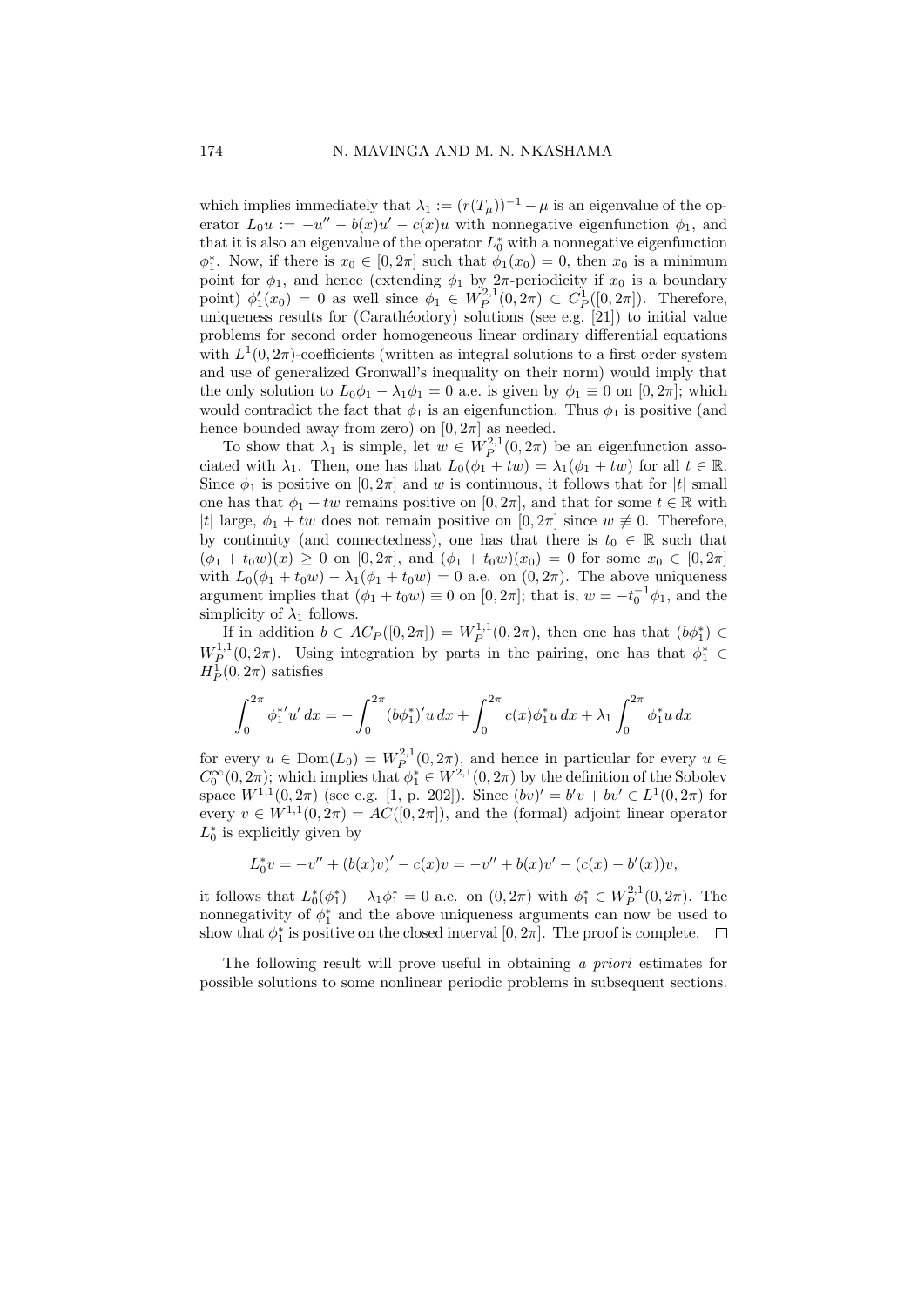PROPOSITION 2.6. There exists a constant  $\lambda_0 > 0$  such that for all  $p \in L^1(0, 2\pi)$ with  $0 \le p(x) \le \lambda_0$  and all  $u \in W_P^{2,1}(0, 2\pi)$  satisfying a.e. the equation

$$
u'' + b(x)u' + c(x)u + \lambda_1 u + p(x)u = 0,
$$

one has that either  $u = 0$  on  $[0, 2\pi]$  or  $\min_{[0, 2\pi]} |u(x)| > 0$  (i.e., u is either positive or negative on  $[0, 2\pi]$ ).

*Proof.* Since  $u \equiv 0$  is a solution to the (homogeneous linear periodic) equation, we may suppose without loss of generality that  $u \in W_P^{2,1}(0, 2\pi) \setminus \{0\}$ , and we claim that under the above assumptions one must have that  $\min_{[0,2\pi]} |u(x)| > 0$ .

Indeed, assume that the conclusion of the proposition does not hold. Then, for every  $n \in \mathbb{N}$  there exist  $p_n \in L^1(0, 2\pi)$  with  $0 \leq p_n(x) \leq 1/n$  a.e. and  $u_n \in W_P^{2,1}(0, 2\pi)$  with  $|u_n|_{W^{2,1}(0, 2\pi)} = 1$  such that  $\min_{[0, 2\pi]} |u_n(x)| = 0$  and for a.e.  $[0,2\pi]$ 

 $x \in (0, 2\pi)$  one has that

 $[0,2\pi]$ 

$$
u''_n + b(x)u'_n + c(x)u_n + \lambda_1 u_n + p_n(x)u_n = 0.
$$

Using the fact that  $W_P^{2,1}(0, 2\pi)$  is continuously imbedded into  $C_P^1[0, 2\pi]$  and compactly imbedded into  $W_P^{1,1}(0, 2\pi)$ , the Lebesgue Dominated Convergence Theorem, the closedness of the differentiation operator, and arguments similar to those used in the proof of Lemma 2.2, it follows (by going if necessary to subsequence relabeled  $(u_n)$ ) that there exist  $u \in W_P^{2,1}(0, 2\pi) \setminus \{0\}$  such that  $u_n \to u$  in  $W^{2,1}(0, 2\pi)$ ,  $|u|_{W^{2,1}(0, 2\pi)} = 1$ , and  $u'' + b(x)u' + c(x)u + \lambda_1 u = 0$ . Therefore, u is an eigenfunction associated with the simple eigenvalue  $\lambda_1$ , and hence is proportional to  $\phi_1$ . Thus, it has one sign and is bounded away from zero by Proposition 2.5; i.e.,  $\min_{[0,2\pi]} |u(x)| > 0$ . This fact and the uniform convergence of  $u_n$  to  $u$  in  $C_P^0[0, 2\pi]$  imply that there is  $n_0 \in \mathbb{N}$  such that for all  $n \geq n_0$  one has that  $\min_{[0,2\pi]} |u_n(x)| > 0$ . This is a contradiction, and the proof is complete.

Remark 2.7. Propositions 2.4 and 2.5 may be used (in conjunction with the Krein-Rutman Theorem) to show that the eigenvalue  $\lambda_1$  is principal and unique; i.e., it is the only (real) eigenvalue with a positive eigenfunction  $\phi_1$  and onedimensional eigenspace (see e.g. [1]). Moreover, an analysis of the proof of Proposition 2.1 and the result in Proposition 2.5 show that if  $\lambda \neq \lambda_1$  is a real eigenvalue of the spectral problem (8), then  $\lambda > \lambda_1$ . Indeed, if  $\lambda < \lambda_1$  is an eigenvalue of Eq.(8) with eigenfunction  $u \in W_P^{2,1}(0, 2\pi)$ ; i.e.,  $L_0 u + \lambda u = 0$  a.e. on  $[0, 2\pi]$ , then using the fact that  $\phi_1$  is positive on  $[0, 2\pi]$  and setting  $v := u/\phi_1$ , one has that  $-\lambda v = [\phi_1(\cdot)]^{-1}L_0(v\phi_1)$ . Using direct calculations of  $L_0(v\phi_1)$ through the product rule for derivatives and collecting terms, it follows easily that  $v \in W_P^{2,1}(0, 2\pi)$  satisfies a.e. the homogeneous linear differential equation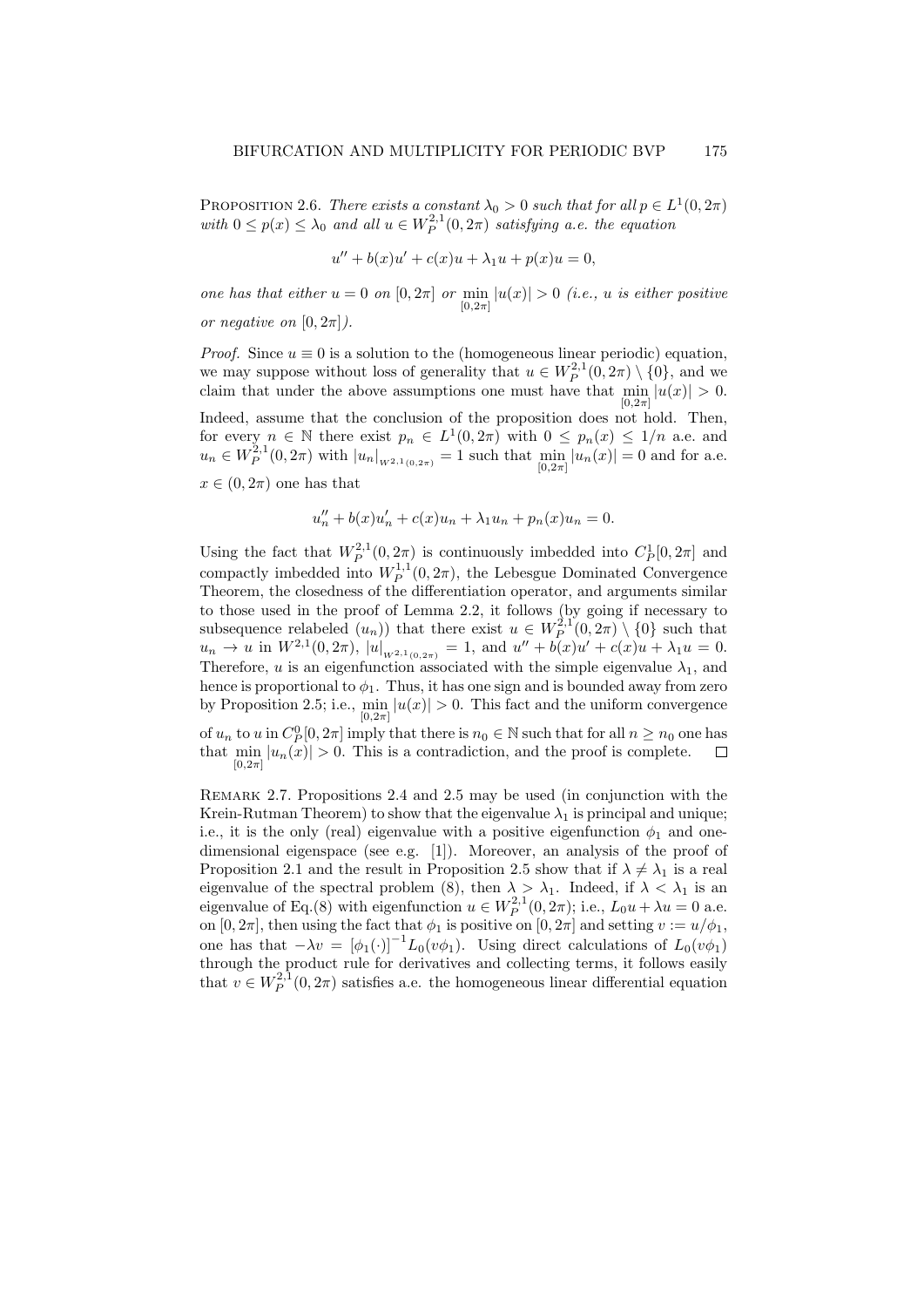$v'' + d(x)v' + (\lambda - \lambda_1)v = 0$  with  $\lambda - \lambda_1 < 0$ , where  $d(x) = b(x) + 2\phi'_1(x)/\phi_1(x)$ . Now, arguments similar to those used in the proof of Proposition 2.1 imply that  $v \ge 0$  and  $-v \ge 0$  for all  $x \in [0, 2\pi]$ . That is,  $v \equiv 0$ , and hence  $u \equiv 0$ ; contradicting the fact that  $u \neq 0$  is an eigenfunction.

### 3. Main results

From now on, we shall write the nonlinear equation (1) in the equivalent form

$$
u'' + b(x)u' + c(x)u + \lambda_1 u + \lambda u + g(x, u) = h(x) \quad \text{a.e. in } (0, 2\pi),
$$
  

$$
u(0) - u(2\pi) = u'(0) - u'(2\pi) = 0,
$$
 (9)

where  $\lambda_1 \in \mathbb{R}$  is the principal eigenvalue obtained in Proposition 2.5, and the parameter  $\lambda \in \mathbb{R}$  will vary in a neighborhood of zero. Therefore, Eq.(1) is equivalent to

$$
Lu + \lambda u + g(x, u) = h(x) \quad \text{a.e. in } (0, 2\pi),
$$
  

$$
u(0) - u(2\pi) = u'(0) - u'(2\pi) = 0,
$$
 (10)

where the linear operator  $L: W_P^{2,1}(0, 2\pi) \to L^1(0, 2\pi)$  is defined by

$$
Lu := u'' + b(x)u' + c(x)u + \lambda_1 u
$$

for which the scalar  $\lambda = 0$  is the principal eigenvalue with associated (positive) eigenfunction  $\phi_1$ . (Notice that  $\lambda = 0$  is also a principal eigenvalue of the adjoint  $L^*$  of L with associated nonnegative eigenfunction  $\phi_1^* \neq 0$ .)

In this section we state our general assumptions on the nonlinearity  $g$ and the function h. We assume that  $g: (0, 2\pi) \times \mathbb{R} \to \mathbb{R}$  is an  $L^1(0, 2\pi)$ . Carathéodory function which is sublinear at infinity in  $u$ , uniformly a.e. in  $x$ , and satisfies 'sign-like' conditions. We also impose asymptotic conditions on q and their relationship with the forcing term  $h$ . These conditions include, among others, strong resonance conditions, Landesman-Lazer type conditions, as well as oscillatory conditions. (Some results herein were motivated by [9].)

In addition to a *(fairly)* general existence result, we state our main results on multiplicity of solutions (with large norms for  $\lambda$  'small') when  $\lambda$  is in an interval on one side of the first eigenvalue, and the existence of (at least) one solution for  $\lambda$  on the other side. The existence of a third solution (with a somewhat 'smaller norm') is also discussed. Simple examples are provided to motivate and illustrate the results.

As mentioned above, we specifically assume the following general conditions; the first three of which refer to the nonlinearity  $q$ , whereas the last one relate the nonhomogeneous term  $h$  to the asymptotic behavior of  $g$  and the null-space associated with the eigenvalue  $\lambda_1$ .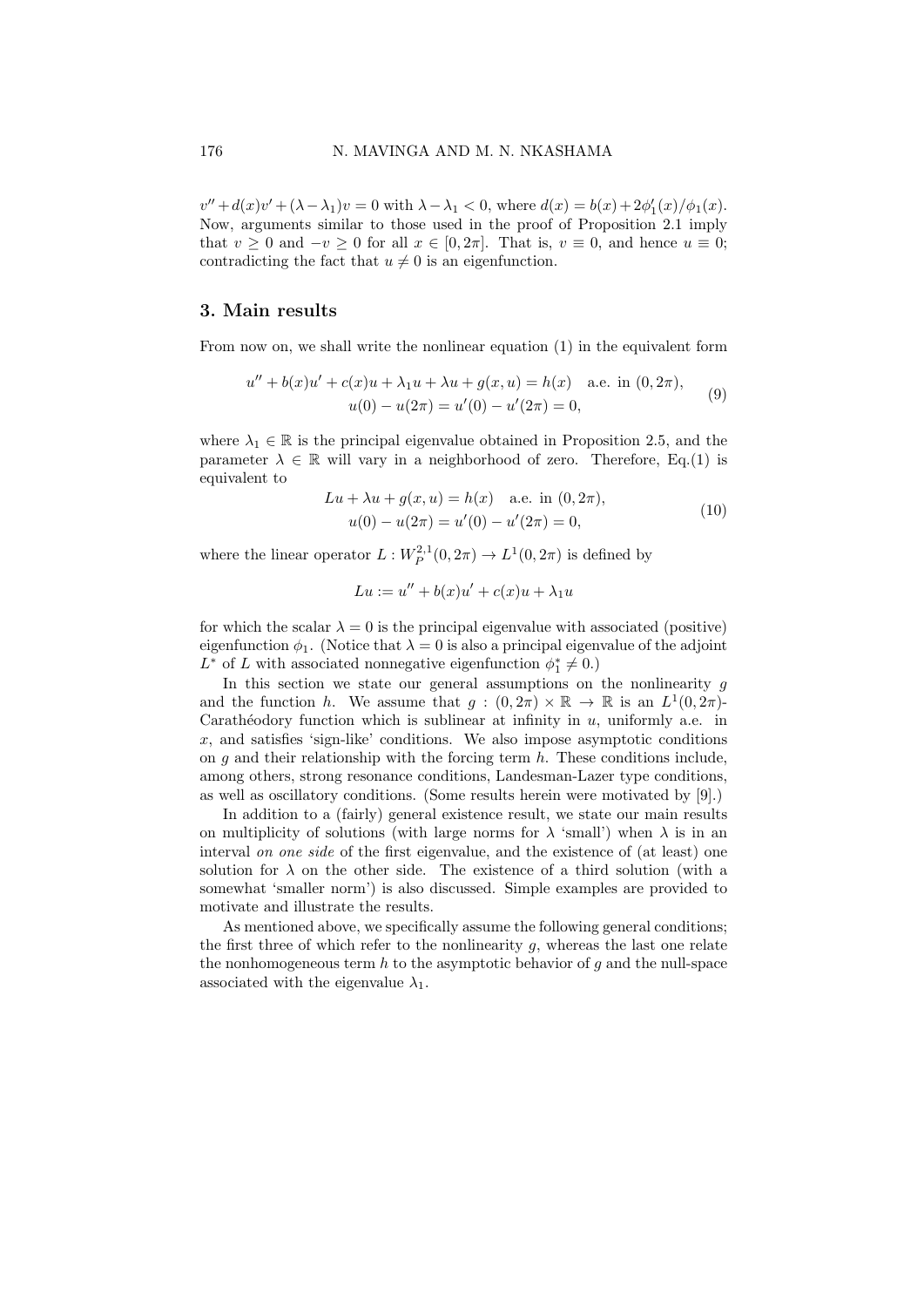(C1)  $g(\cdot, u)$  is measurable for all  $u \in \mathbb{R}$ ,  $g(x, \cdot)$  is continuous for a.e.  $x \in (0, 2\pi)$ , and for every  $r > 0$  there is a function  $\gamma_r \in L^1(0, 2\pi)$  such that

$$
|g(x, u)| \le \gamma_r(x),\tag{11}
$$

for a.e.  $x \in (0, 2\pi)$  and all  $u \in \mathbb{R}$  with  $|u| \leq r$ .

 $(C2)$  lim  $|u| \rightarrow \infty$  $g(x,u)$  $\frac{\partial u}{\partial u} = 0$  uniformly a.e. in x; that is, for every  $\varepsilon > 0$  there is a constant  $r_{\varepsilon} > 0$  such that

$$
|g(x, u)| \le \varepsilon |u| \quad \text{for a.e. } x \in (0, 2\pi) \text{ and all } u \in \mathbb{R} \text{ with } |u| \ge r_{\varepsilon}. \tag{12}
$$

(C3) g satisfies 'sign-like' conditions, i.e., there are functions  $A, B \in L^1(0, 2\pi)$ and constants  $r < 0 < R$  such that

$$
g(x, u) \ge A(x) \text{ for a.e. } x \in (0, 2\pi) \text{ and all } u \in \mathbb{R} \text{ with } u \ge R,
$$
  

$$
g(x, u) \le B(x) \text{ for a.e. } x \in (0, 2\pi) \text{ and all } u \in \mathbb{R} \text{ with } u \le r.
$$

(C4) Moreover, we assume that the non-homogeneous term  $h \in L^1(0, 2\pi)$  satisfies the 'orthogonality-like' conditions

$$
\int_0^{2\pi} B(x)\phi_1^* dx \le \int_0^{2\pi} h(x)\phi_1^* dx \le \int_0^{2\pi} A(x)\phi_1^* dx, \tag{13}
$$

where as aforementioned  $\phi_1^*$  is the eigenfunction associated with the (principal) eigenvalue  $\lambda_1$  through the dual linear operator.

Before taking up the issue of multiplicity of solutions and the behavior of the solution-set, we first state an existence result for all  $\lambda \leq \lambda_0$  (where  $\lambda_0$ ) is given by Proposition 2.6), and establish uniform a priori bounds when the parameter  $\lambda$  lies in appropriate intervals around zero.

THEOREM 3.1. Assume that the assumptions  $(C1)$ – $(C4)$  hold, then Eq.(9) (or equivalently Eq.(10)) has at least one solution for every  $\lambda \in \mathbb{R}$  with  $\lambda \leq \lambda_0$ . Moreover, for  $0 < \lambda \leq \lambda_0$ , all solutions are uniformly bounded in  $W^{2,1}(0, 2\pi)$ , independently of  $\lambda$ .

Recall that *no* multiplicity results occur for Eq.(9) when  $g \equiv 0$  and either  $\lambda$  < 0 or  $0 \leq \lambda \leq \lambda_0$ , since the Fredholm alternative argument guarantees uniqueness in this case. We claim that, by somewhat strengthening either (C3) or (C4), we obtain multiplicity results and more importantly describe the behavior of the solution-set. The first result is motivated by the fact that one may allow the equality  $A(x) = B(x)$  for a.e.  $x \in [0, 2\pi]$  in the assumption (C3). We would like to point that, in this instance, multiplicity may occur only for one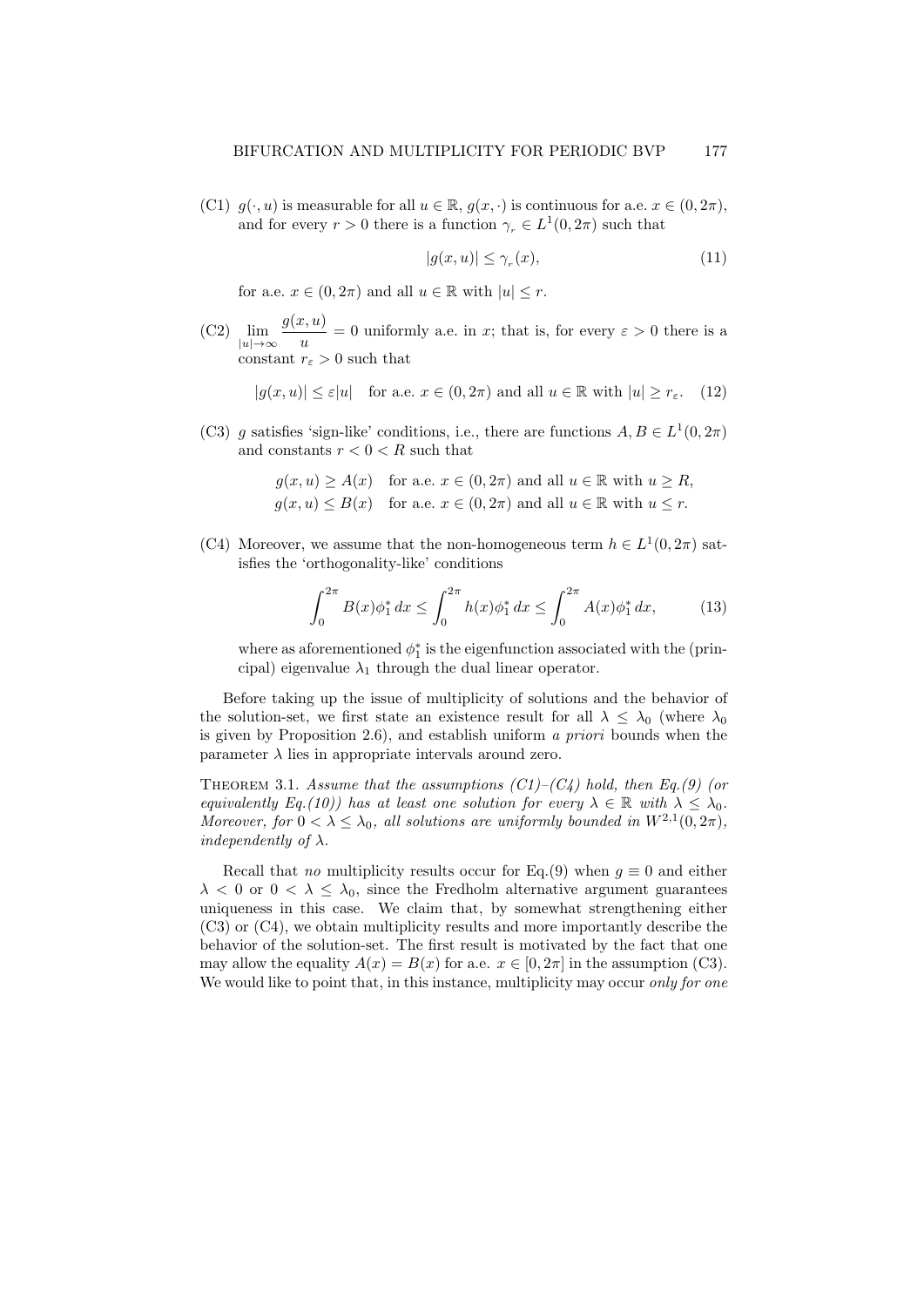*value* of  $\lambda$ ; more precisely at  $\lambda = 0$  (even if  $g \neq 0$ ), with the bifurcation branches in the  $(\lambda, |u|_{\infty})$ -plane being only (semi-infinite) *straight* line rays located on the vertical  $|u|_{\infty}$ -axis. It suffices to consider any (nonlinearity) g such that  $g(x, u) = 0$  outside a rectangular region  $[0, 2\pi] \times [-R, R]$ . Indeed, for  $\lambda = 0$ , it is easily seen that the function defined by  $u_t := t\phi_1$  is a solution to Eq.(9) for every  $t \in \mathbb{R}$  that is such that  $|t| \min_{0 \leq x \leq t} {\{\phi_1(x)\}} \geq R$ ; provided  $h \equiv 0$  of  $[0.2\pi]$ course. Actually an analysis of the proof of the above existence result (or more precisely, the multiplicity results obtained below) indicates that, provided  $h$  is such that  $\int_0^{2\pi} h \phi_1^* dx = 0$ ,  $\lambda = 0$  is the only parameter-value for which large solutions exist, and the bifurcation from infinity branches are (semi-infinite) straight line rays on the  $|u|_{\infty}$ -axis in the  $(\lambda, |u|_{C^{0}([0, 2\pi])})$ -plane, as described above. Therefore, the bifurcation from infinity parameter-interval collapses to just one-point interval  $\{\lambda\} = \{0\}.$ 

For the rest of the paper, we will be interested in nonlinearities  $g$  that satisfy a sign-like condition and that are not identically null outside a compact u-interval in  $\mathbb{R}$ . In the following result we strengthen somewhat the condition (C3) by requiring strict inequalities (on subsets of  $\partial\Omega$  of positive measure) while still retaining the condition (C4).

A simple example to keep in mind here is the (continuous) function  $g$  given by  $g(x, u) := \eta_+(x)(1 + u^2)^{-1}$  for  $u \ge R > 0$  and  $g(x, u) := -\eta_-(x)(1 + u^2)^{-1}$ for  $u \leq -r < 0$ , where  $\eta_{\pm} \in C_P^0[0, 2\pi]$  are nonnegative functions which are positive on subsets of  $[0, 2\pi]$  of positive measure, or a non-bounded counterpart  $g(x, u) := \sqrt[3]{u} \sin^2(u) \pm \eta_{\pm}(x) (1 + u^2)^{-1}$ . Here,  $A = B = 0$  and  $\int_0^{2\pi} h \phi_1^* dx = 0$  by (C4). Notice that for the bounded case  $\lim_{|u| \to \infty} g(x, u) =$  $|u| \rightarrow \infty$ 0 and lim  $|u| \rightarrow \infty$  $ug(x, u) = 0$  on  $\partial\Omega$ , whereas for the unbounded counterpart  $\liminf_{u \to \infty} g(x, u) = 0 = \limsup_{u \to -\infty}$  $u \rightarrow -\infty$  $g(x, u)$  and  $\liminf_{u \to \infty} u g(x, u) = 0 = \limsup_{u \to -\infty}$  $u \rightarrow -\infty$  $ug(x, u);$ that is, no (linear) decay 'rate' at infinity is required. Thus, the terminology (asymptotic) 'very' strong resonance. Observe also that the so-called Landesman-Lazer condition (see below) fails since one has equality in (C4); however, we are able to 'locate' and 'describe' the solution-branches. The following result is an extension of the main result in [13] to more general linear operators and more general nonlinearities (also see Remark 3.3 below).

THEOREM 3.2. Assume that conditions  $(C1)$ – $(C2)$  are met, and that  $(C3)$  holds with strict inequalities on subsets of  $[0, 2\pi]$  of positive measure; that is, there are functions  $A, B \in L^1(0, 2\pi)$  and constants  $r < 0 < R$  such that

> $g(x, u) > A(x)$  for a.e.  $x \in (0, 2\pi)$  and all  $u \in \mathbb{R}$  with  $u \ge R$ ,  $g(x, u) < B(x)$  for a.e.  $x \in (0, 2\pi)$  and all  $u \in \mathbb{R}$  with  $u \leq r$ .

Then, provided (C4) holds, there is a constant  $\lambda_-\leq 0$  such that, for every  $\varepsilon \in (0, |\lambda_-|)$ , Eq.(9) has at least two solutions, denoted  $(\lambda_{\varepsilon}^+, u_{\varepsilon})$  and  $(\lambda_{\varepsilon}^-, v_{\varepsilon})$ ,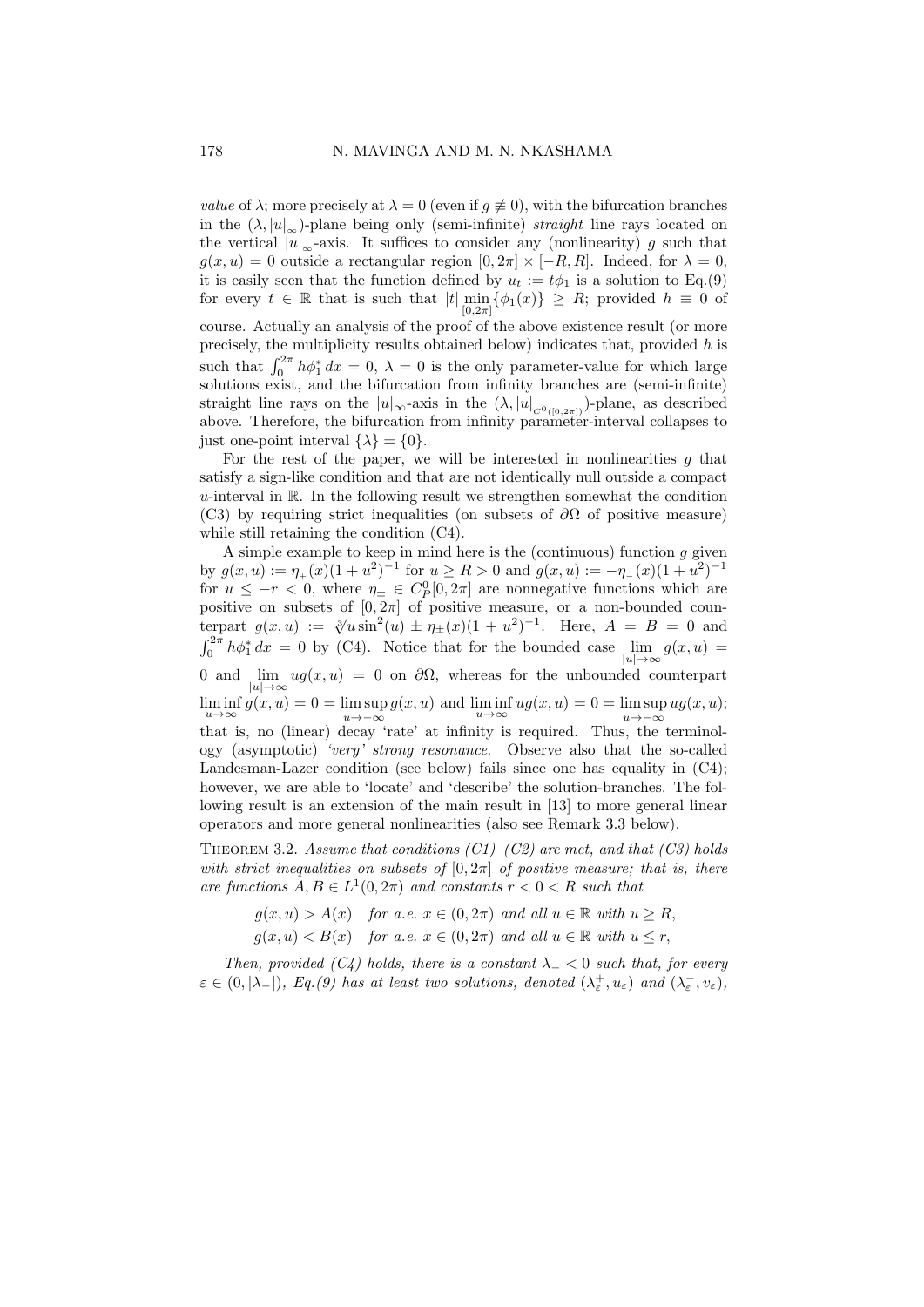with  $-\varepsilon < \lambda_{\varepsilon}^{\pm} < 0$  and

$$
\lim_{\varepsilon \to 0^+} \min \left\{ |u_{\varepsilon}|_{C^0([0,2\pi])}, |v_{\varepsilon}|_{C^0([0,2\pi])} \right\} = \infty;
$$

that is, they bifurcate from infinity since  $\lambda_{\varepsilon}^{\pm} \to 0$  as  $\varepsilon \to 0^{+}$ .

Moreover, for  $0 \leq \lambda \leq \lambda_0$ , all solutions (which exist by Theorem 3.1) are uniformly bounded, independently of  $\lambda$ . Therefore, bifurcation from infinity occurs only (strictly) to the left of the eigenvalue  $\lambda_1$ . (In some sense, the 'strong resonance' conditions 'bend' the bifurcation branches.)

Remark 3.3. An analysis of the proof of this result will show that the conditions on the nonlinearity  $g$  may be replaced by the (slightly) more general (integral) conditions

$$
\int_0^{2\pi} g(x, u)\phi_1^* dx > \int_0^{2\pi} A(x)\phi_1^* dx \text{ for all } u \in \mathbb{R} \text{ with } u \ge R,
$$
  

$$
\int_0^{2\pi} g(x, u)\phi_1^* dx > \int_0^{2\pi} B(x)\phi_1^* dx \text{ for all } u \in \mathbb{R} \text{ with } u \le R;
$$

which are in particular fulfilled if the coefficient  $b \in AC_P([0, 2\pi]) = W_P^{1,1}(0, 2\pi)$ , and

 $g(x, u) \ge A(x)$  for a.e.  $x \in (0, 2\pi)$  and all  $u \in \mathbb{R}$  with  $u \ge R$ ,

with strict inequality on a subset of  $(0, 2\pi)$  of positive measure,

 $g(x, u) \leq B(x)$  for a.e.  $x \in (0, 2\pi)$  and all  $u \in \mathbb{R}$  with  $u \leq r$ , with strict inequality on a subset of  $(0, 2\pi)$  of positive measure,

since, in this instance, the conditions on the coefficient  $b$  imply that the eigenfunction  $\phi_1^*$  is (strictly) positive on the interval  $[0, 2\pi]$  by Proposition 2.5.

In the following result we strengthen a little bit the condition  $(C4)$  by requiring strict inequalities while keeping (C3) as given. This is the so-called Landsman-Lazer type condition; which has been widely considered in the literature (see e.g. [6]). Again, a simple example to keep in mind here is the (continuous) function g (independent of x) given by  $g(u) := \sqrt[3]{u} \sin^2(u) + \eta_{\pm} \tanh(u)$ for  $|u| \ge R > 0$  where  $\eta_{\pm}$  are positive numbers with  $\eta_{-} < \eta_{+}$ . Notice that  $\liminf_{u \to \infty} g(u) = \eta_+$  and  $\limsup_{u \to -\infty} g(u) = -\eta_-$ . The following result is an  $u \to \infty$  extension of the main result in [12] to more general linear operators and more general nonlinearities (at least as far as periodic solutions are concerned).

THEOREM 3.4. Assume that  $(C1)$ – $(C3)$  hold and that

$$
\int_0^{2\pi} g_-(x)\phi_1^* dx < \int_0^{2\pi} h(x)\phi_1^* dx < \int_0^{2\pi} g_+(x)\phi_1^* dx, \tag{14}
$$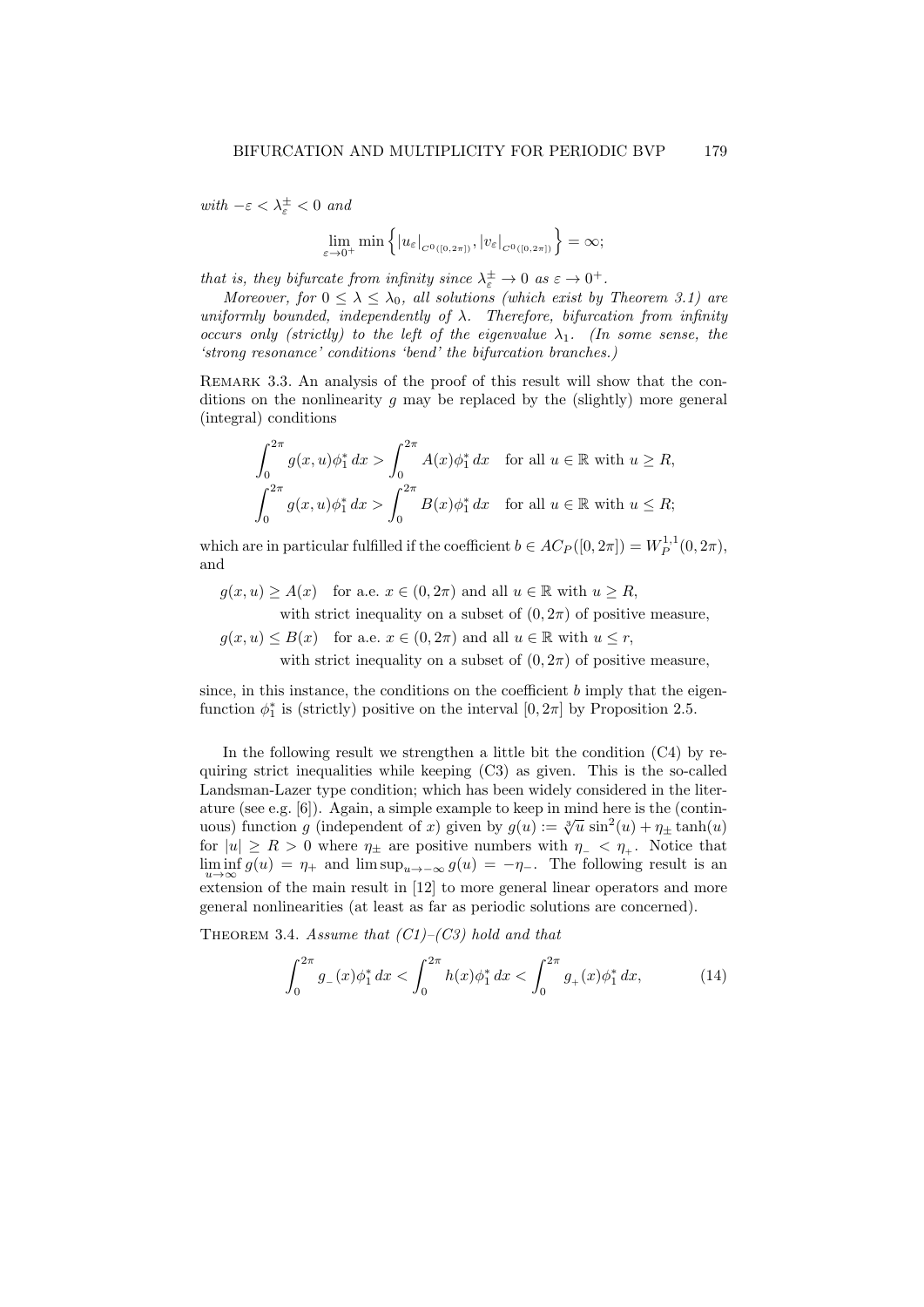where  $g_+(x) := \liminf_{u \to \infty} g(x, u)$  and  $g_-(x) := \limsup_{u \to -\infty}$  $g(x, u)$ .

 $u \rightarrow -\infty$ Then there is a constant  $\lambda_{-} < 0$  such that, for every  $\varepsilon \in (0, |\lambda_{-}|)$ , Eq.(9) has at least two solutions, denoted  $(\lambda_{\varepsilon}^+, u_{\varepsilon})$  and  $(\lambda_{\varepsilon}^-, v_{\varepsilon})$ , with  $-\varepsilon < \lambda_{\varepsilon}^{\pm} < 0$ and

$$
\lim_{\varepsilon \to 0^+} \min \left\{ |u_{\varepsilon}|_{C^0([0,2\pi])}, |v_{\varepsilon}|_{C^0([0,2\pi])} \right\} = \infty;
$$

that is, they bifurcate from infinity since  $\lambda_{\varepsilon}^{\pm} \to 0$  as  $\varepsilon \to 0^+$ .

Moreover, for  $0 \leq \lambda \leq \lambda_0$ , all solutions (which exist by Theorem 3.1) are uniformly bounded, independently of  $\lambda$ . Again, bifurcation from infinity occurs only (strictly) to the left of the eigenvalue  $\lambda_1$ .

Now, we take up the case when the nonlinearity  $q$  may have (asymptotically) infinitely many (discrete-countable) zeros (i.e. a sign-like condition with 'oscillation'). In this instance, we strengthen a little bit the condition on the coefficient function b. Therefore, for the sake of clarity, we first state the result for the case when  $A = B = 0$ ; which again implies that the condition (C4) is equivalent to saying that  $\int_0^{2\pi} h \phi_1^* dx = 0$ . The function to keep in mind here is for instance  $g(x, u) = \eta_{\pm} u^{-1} \sin^2(u)$  for  $|u| \ge R > 0$  where  $\eta_{\pm}$  are positive numbers, or an unbounded counterpart  $g(x, u) = \eta_{\pm} \sqrt[3]{u} \sin^2(u)$  for  $|u| \ge R > 0$ . Therefore, we consider functions which satisfy a sign condition, vanish asymptotically at discrete-countably many points going to infinity, and have a strict sign in-between them.

THEOREM 3.5. Let the coefficient b be such that  $b \in AC_P([0, 2\pi]) = W_P^{1,1}(0, 2\pi)$ . Assume that conditions  $(C1)$  and  $(C2)$  are met. Suppose there are sequences of real numbers  $0 >> r_k > r_{k+1} \to -\infty$  and  $0 << R_k < R_{k+1} \to \infty$  as  $k \to \infty$ such that for all  $k \in \mathbb{N}$ ,

$$
g(x,r_k) = 0 \quad and \quad g(x,R_k) = 0 \quad \text{for a.e. } x \in (0,2\pi) \text{ and}
$$

 $g(x, u) > 0$  for a.e.  $x \in (0, 2\pi)$  and all  $u \in \mathbb{R}$  with  $R_k < u < R_{k+1}$ ,  $g(x, u) < 0$  for a.e.  $x \in (0, 2\pi)$  and all  $u \in \mathbb{R}$  with  $r_{k+1} < u < r_k$ .

Then, provided h is  $L^1(0, 2\pi)$  with  $\int^{2\pi}$  $\ddot{\mathrm{o}}$  $h\phi_1^* dx = 0$ , there is a constant  $\lambda_{-} < 0$  such that, for every  $\varepsilon \in (0, |\lambda_{-}|)$ , Eq.(9) has at least two solutions, denoted  $(\lambda_{\varepsilon}^+, u_{\varepsilon})$  and  $(\lambda_{\varepsilon}^-, v_{\varepsilon})$ , with  $-\varepsilon < \lambda_{\varepsilon}^{\pm} < 0$  and

$$
\lim_{\varepsilon \to 0^+} \min \left\{ |u_{\varepsilon}|_{C^0([0,2\pi])}, |v_{\varepsilon}|_{C^0([0,2\pi])} \right\} = \infty;
$$

that is, they bifurcate from infinity since  $\lambda_{\varepsilon}^{\pm} \to 0$  as  $\varepsilon \to 0^{+}$ .

Moreover, for  $0 < \lambda \leq \lambda_0$ , all solutions (which exist by Theorem 3.1) are uniformly bounded, independently of  $\lambda$ . Therefore, bifurcation continua from infinity occur to the left of the eigenvalue  $\lambda_1$ .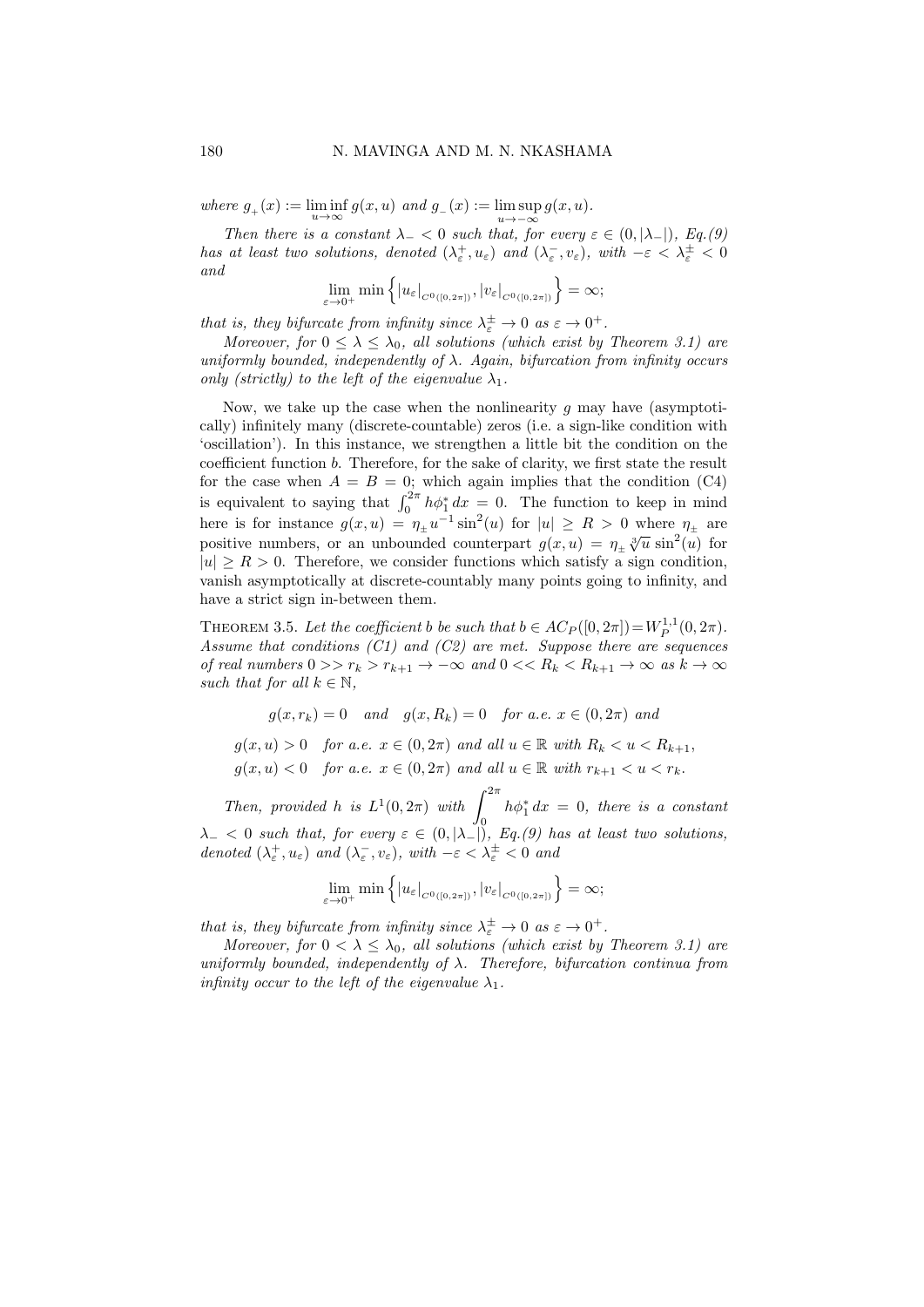A visual rendition sketch for the case when  $g$  is as in the above example is given below. (For example,  $g(x, u) = \eta_{\pm} u^{-1} \sin^2(u)$  when  $|u| \ge R$  with  $c = 0$ and  $h = 0.$ )



Figure 1: Bifurcation diagram in the case of a 'bounce-off' oscillatory nonlinearity.

REMARK 3.6. *(Existence of a third solution)* Let us mention that by using a consequence of the Leray-Schauder Homotopy Continuation Theorem or the so-called Wyburn Lemma (see e.g. [8, 12, 13, 10]), one can show that there is  $\lambda_{-}^* < 0$  with  $\lambda_{-} < \lambda_{-}^*$  such that for every  $\varepsilon \in (0, |\lambda_{-}^*|)$ , one has a third solution  $w_{\varepsilon}$  in Theorems 3.2 and 3.4. (The (uniform) bound of these third solutions could for instance be twice the uniform a-priori bound obtained for all solutions in the homotopy.)

Remark 3.7. Let us finally point out that one can reverse the inequalities in the conditions  $(C3)-(C4)$  appropriately to get results similar to all the ones above. In which case, multiplicity and bifurcation from infinity occur (for  $\lambda$  in a nontrivial interval) to the right of  $\lambda_1$  only, whereas solutions are uniformly bounded on bounded  $\lambda$ -intervals to the left of  $\lambda_1$ . The reader can easily carry out the details.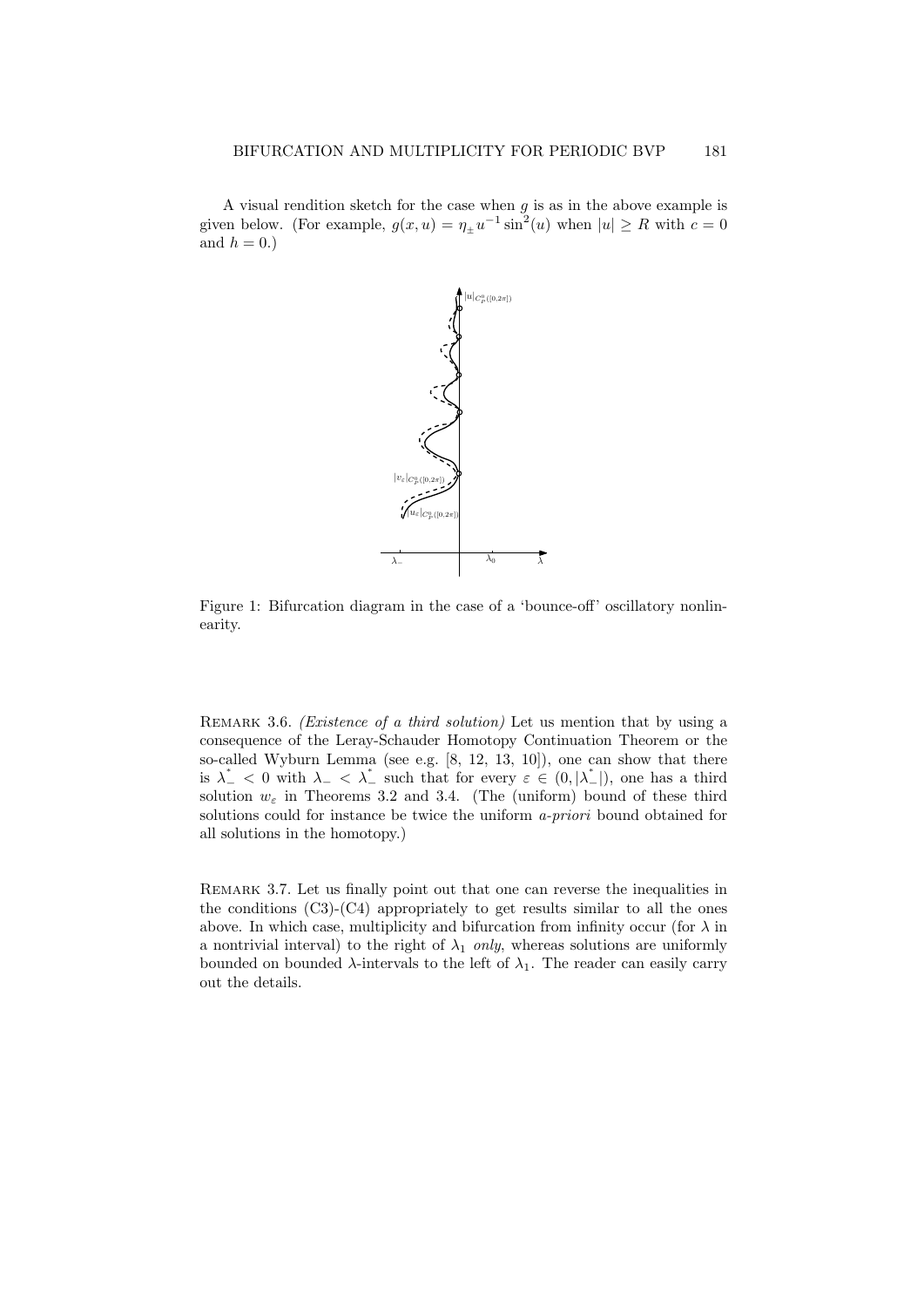### 4. Abstract Setting and a priori Bounds

In this section we formulate the problem  $(9)$  in an abstract setting. We then proceed to establish a priori bounds in  $W^{2,1}(0, 2\pi)$  for all possible solutions. For that purpose we define the linear operator

$$
L: W_P^{2,1}(0, 2\pi) \in C^0([0, 2\pi]) \subset L^1(0, 2\pi) \to L^1(0, 2\pi)
$$
 by  

$$
Lu := u'' + b(x)u' + c(x)u + \lambda_1 u,
$$

where  $W_P^{2,1}(0, 2\pi) \in C^0([0, 2\pi])$  denotes the compact imbedding of  $W_P^{2,1}(0, 2\pi)$ in  $C^0([0, 2\pi])$  (see e.g. [1]). Next, we define the nonlinear (Nemytskii) superposition operator

$$
\mathcal{N}: C^0([0, 2\pi]) \to L^1(0, 2\pi) \text{ by } \mathcal{N}u = g(\cdot, u(\cdot)).
$$

 $Eq.(9)$  is then equivalent to

$$
Lu + \lambda u + \mathcal{N}u = h, \quad u \in \text{Dom}(L) := W_P^{2,1}(0, 2\pi).
$$
 (15)

Now, we shall establish an a priori bound for all possible solutions of Eq.(9) or equivalently Eq.(15).

PROPOSITION 4.1. Assume that the assumptions  $(C1)–(C4)$  hold true. Let  $\lambda_0 \in$  $\mathbb R$  with  $\lambda_0 > 0$  be a fixed constant given in Proposition 2.6. Then, there is a constant  $R_0 := R_0(\lambda_0) > 0$  such that all possible solutions of Eq.(9) (or equivalently Eq.(15)) with  $0 < \lambda \leq \lambda_0$  satisfy

$$
|u|_{W^{2,1}(0,2\pi)} \leq R_0.
$$

That is, all possible solutions of Eq.(15) are (uniformly) bounded in  $W^{2,1}(0, 2\pi)$ independently of  $\lambda$ , provided  $0 < \lambda \leq \lambda_0$ .

*Proof.* Suppose that all (possible) solutions in  $W_P^{2,1}(0,2\pi)$  are not uniformly bounded in  $W^{2,1}(0, 2\pi)$ . Then, there are sequences  $\{\lambda_n\} \subset (0, \lambda_0]$  and  $\{u_n\} \subset \mathbb{R}^2$  $W_P^{2,1}(0,2\pi)$  with  $|u_n|_{W^{2,1}(0,2\pi)} \geq n$  for all  $n \in \mathbb{N}$  such that

$$
u''_n + b(x)u'_n + c(x)u_n + \lambda_1 u_n + \lambda_n u_n + g(x, u_n) = h(x) \quad \text{a.e. in } (0, 2\pi). \tag{16}
$$

Letting  $v_n := u_n/|u_n|_{W^{2,1}(0,2\pi)}$ , one has that  $|v_n|_{W^{2,1}(0,2\pi)} = 1$ , and  $v_n \in$  $W_P^{2,1}(0,2\pi)$  satisfies

$$
v''_n + b(x)v'_n + c(x)v_n + \lambda_1 v_n + \lambda_n v_n + \frac{g(x, u_n)}{|u_n|_{W^{2,1}(0,2\pi)}}\n= \frac{h(x)}{|u_n|_{W^{2,1}(0,2\pi)}} \text{ a.e. in } (0, 2\pi). \tag{17}
$$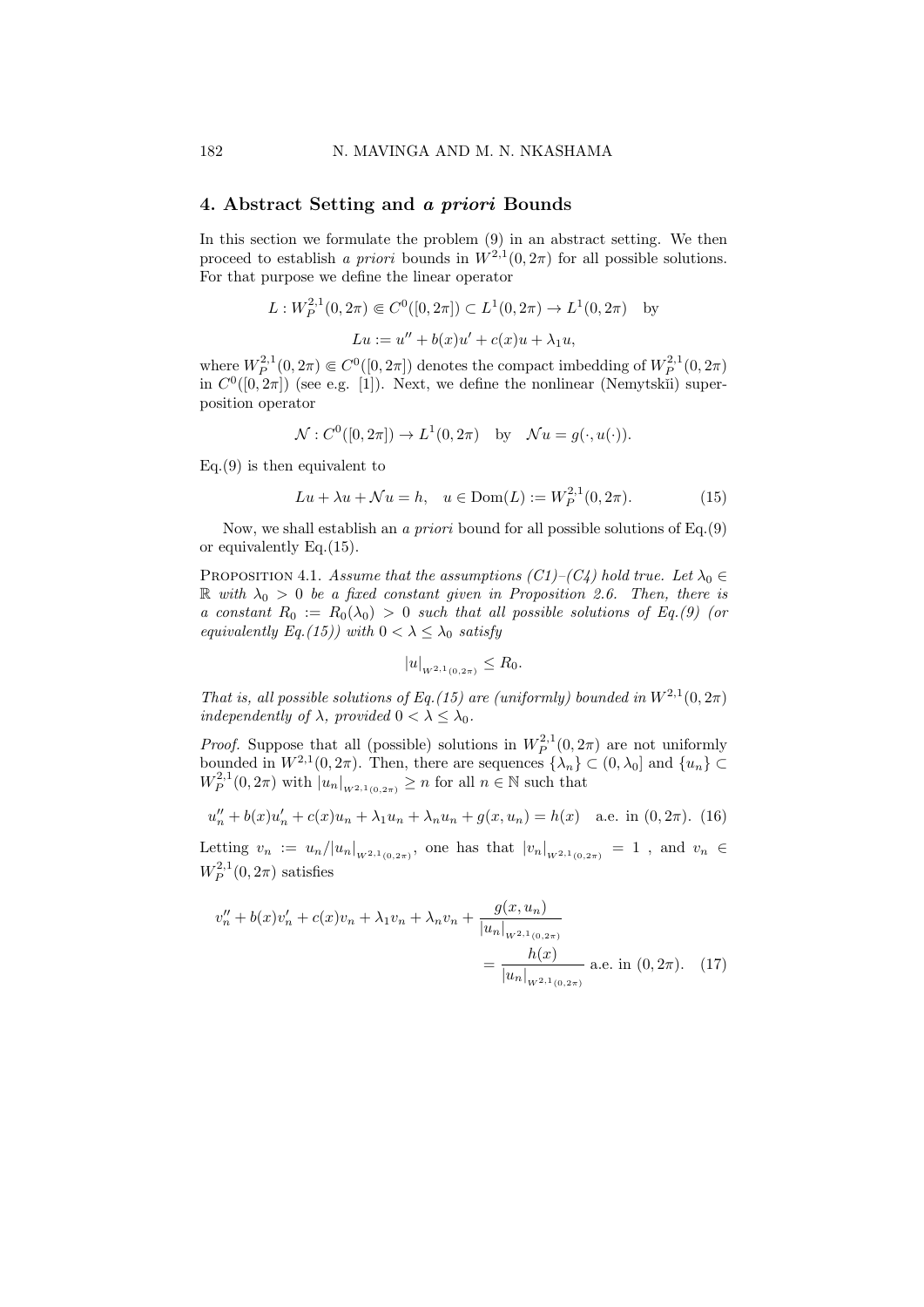Notice that, by the fact that the function g is  $L^1(0, 2\pi)$ -Carathéodory and the sublinear growth condition (12) with  $\varepsilon = 1$  e.g., one has that the sequence  $\left\{g(\cdot, u_n(\cdot))/|u_n|_{W^{2,1}(0,2\pi)}\right\}$  is bounded in  $L^1(0,2\pi)$  since there is a function  $\gamma_1 \in L^1(0, 2\pi)$  such that  $|g(x, u)| \leq |u| + \gamma_1(x)$  for a.e.  $x \in (0, 2\pi)$  and all  $u \in \mathbb{R}$ . Therefore, since  $W_P^{2,1}(0, 2\pi)$  is continuously imbedded into  $C_P^1([0, 2\pi])$ , there is a constant  $C_1 > 0$  (independent of n) such that

$$
|g(x, u_n(x))|/|u_n|_{W^{2,1}(0,2\pi)} \le |v_n(x)|+|\gamma_1(x)|/|u_n|_{W^{2,1}(0,2\pi)} \le C_1+|\gamma_1(x)|, \tag{18}
$$

 $|b(x)v'_n(x)| \leq C_1 |b(x)|$ , and  $|c(x)v_n(x)| \leq C_1 |c(x)|$  for a.e.  $x \in (0, 2\pi)$  and all  $n \in \mathbb{N}$ . Moreover, since  $\lambda_n \in (0, \lambda_0]$  and  $W_P^{2,1}(0, 2\pi)$  is compactly imbedded into  $W_P^{1,1}(0, 2\pi)$ , one has (by going to subsequences relabeled  $({\lambda_n}$  and  ${v_n}$ ), if need be) that there exist a number  $\mu_0 \in [0, \lambda_0]$  and a function  $v \in W^{1,1}_P(0, 2\pi)$ such that  $\lambda_n \to \mu_0$  and  $v_n \to v$  in  $W_P^{1,1}(0, 2\pi)$  as  $n \to \infty$ ; which implies (for a subsequence similarly relabeled if need be) that  $v_n(x) \to v(x)$  and  $v'_n(x) \to v(x)$  $v'(x)$  for a.e.  $x \in (0, 2\pi)$  (see e.g. [1, Theorem 4.9]). By using the first inequality in (18), we deduce that  $g(x, u_n(x))/|u_n|_{W^{2,1}(0,2\pi)} \to 0$  as  $n \to \infty$  for a.e.  $x \in$  $(0, 2\pi)$  where  $v(x) = 0$ . Observe that  $u_n(x) \to \infty$  if  $v(x) > 0$  and  $u_n(x) \to -\infty$ if  $v(x) < 0$ . Therefore, for a.e.  $x \in (0, 2\pi)$  such that  $v(x) \neq 0$ , (considering n sufficiently large if need be) we write the quotient  $g(x, u_n(x))/|u_n|_{W^{2,1}(0,2\pi)}$  in the form

$$
\frac{g(x, u_n(x))}{|u_n|_{w^{2,1}(0,2\pi)}} = \left(\frac{g(x, u_n(x))}{u_n(x)}\right) v_n(x) \to 0 \cdot v(x) = 0 \text{ as } n \to \infty,
$$

by the sublinear condition  $(C2)$ . Thus, in either case one has that the sequence  $g(x, u_n(x))/|u_n|_{W^{2,1}(0,2\pi)} \to 0$  as  $n \to \infty$  for a.e.  $x \in (0, 2\pi)$ . By the Lebesgue Dominated Convergence Theorem, it follows that  $b(\cdot)v'_n \to b(\cdot)v, c(\cdot)v_n \to c(\cdot)v$ and  $g(\cdot, u_n(\cdot))/|u_n|_{W^{2,1}(0,2\pi)} \to 0$  in  $L^1(0, 2\pi)$  as  $n \to \infty$ .

Now, by using Eq.(17), we deduce that  $v''_n \to -b(x)v - c(x)v - \lambda_1v$  $\mu_0 v$  in  $L^1(0, 2\pi)$  with  $v_n \to v$  in  $W_P^{1,1}(0, 2\pi)$  as  $n \to \infty$  and  $\mu_0 \in [0, \lambda_0]$ . The (strong) closedness of the differentiation-operator from  $W^{1,1}_{P} (0, 2\pi)$  into  $L^1(0, 2π)$  implies that  $v ∈ W^{2,1}_P(0, 2π)$  and that  $v_n → v$  in  $W^{2,1}_P(0, 2π)$  as  $n \to \infty$  with  $v'' = -b(x)v' - c(x)v - \lambda_1v - \mu_0v$  for a.e.  $x \in (0, 2\pi)$ ; that is,

$$
Lv + \mu_0 v = 0.\t\t(19)
$$

It follows from Proposition 2.6 that either  $v(x) > 0$  on  $[0, 2\pi]$  or  $v(x) < 0$  on  $[0, 2\pi]$  since  $|v|_{W^{2,1}(0,2\pi)} = 1$ . Using the duality pairing (see e.g. [1]), we get that

$$
0 = \langle Lv + \mu_0 v, \phi_1^* \rangle = \langle v, L^*(\phi_1^*) \rangle + \mu_0 \int_0^{2\pi} v \phi_1^* dx = \mu_0 \int_0^{2\pi} v \phi_1^* dx,
$$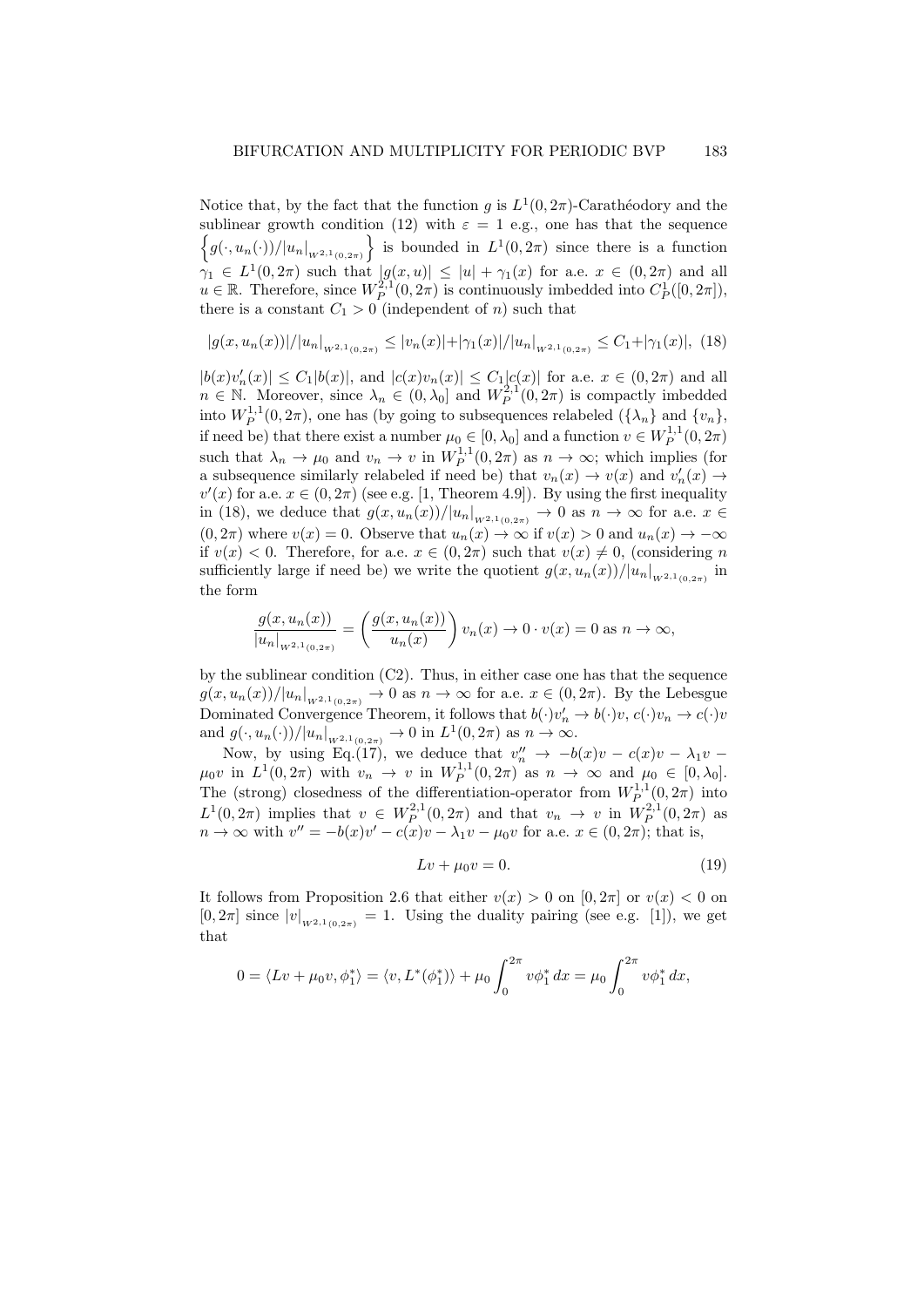since  $\phi_1^*$  is an eigenfunction of the adjoint  $L^*$  associated with the eigenvalue zero. This implies that  $\mu_0 = 0$  since  $\phi_1^*$  is a nonnegative eigenfunction and  $|v(x)| > 0$  on  $[0, 2\pi]$ . Therefore,  $Lv = 0$ ; i.e.,  $v = t\phi_1$  for some real constant  $t \neq 0$  since  $\lambda_1$  is simple.

In what follows, we assume without loss of generality that  $v(x) > 0$  on  $[0, 2\pi]$ ; i.e.,  $t > 0$  (the case  $v(x) < 0$  can be treated in a similar way). This implies that there is a constant  $\epsilon_0 > 0$  such that  $v(x) = t\phi_1(x) \geq \epsilon_0$  for all  $x \in [0, 2\pi]$  since the eigenfunction  $\phi_1$  of L is (strictly) positive on  $[0, 2\pi]$ .

Since  $v_n \to v$  uniformly on  $[0, 2\pi]$ , one has that  $u_n(\cdot) = v_n(\cdot)|u_n|_{W^{2,1}(0,2\pi)} \to$  $\infty$  uniformly on [0, 2π]. Therefore, there exists  $n_0 \in \mathbb{N}$  such that for all  $n \geq n_0$ one has that

$$
u_n(x) \ge R \quad \text{for all } x \in [0, 2\pi], \tag{20}
$$

where  $R > 0$  is the constant given in the assumption (C3). Now, using again the duality pairing in Eq.(16), we deduce that  $\langle Lu_n + \lambda_n u_n + \mathcal{N}u_n, \phi_1^* \rangle =$ <br> $\int_0^{2\pi} h \phi_1^* dx$ ; i.e.,  $\langle u_n, L^*(\phi_1^*) \rangle + \lambda_n \int_0^{2\pi} u_n \phi_1^* dx + \int_0^{2\pi} g(x, u_n) \phi_1^* dx = \int_0^{2\pi} h \phi_1^* dx$ . Since  $0 < \lambda_n \leq \lambda_0$ , it follows from Eq.(16), the inequality (20) and the

assumption (C3) that for each  $n \geq n_0$ ,

$$
0 > -\lambda_n \int_0^{2\pi} u_n \phi_1^* dx = \int_0^{2\pi} g(x, u_n) \phi_1^* dx - \int_0^{2\pi} h(x) \phi_1^* dx
$$
  

$$
\geq \int_0^{2\pi} A(x) \phi_1^* dx - \int_0^{2\pi} h(x) \phi_1^* dx;
$$

that is,

$$
\int_0^{2\pi} h(x)\phi_1^* dx > \int_0^{2\pi} A(x)\phi_1^* dx;
$$

which is a contradiction with the second inequality in the assumption  $(C4)$ . Therefore, all possible solutions of Eq. $(9)$  (or equivalently Eq. $(15)$ ) are (uniformly) bounded in  $W^{2,1}(0, 2\pi) \subset C^0([0, 2\pi])$  independently of  $\lambda$ , provided that  $0 < \lambda \leq \lambda_0$ . The proof is complete.  $\Box$ 

Let us mention that a similar result holds for all  $\lambda$  negative (and bounded away from zero). More precisely, we have the following uniform a priori bound.

PROPOSITION 4.2. Let  $\alpha_0, \alpha_1 \in \mathbb{R}$  be (fixed negative) constants such that  $-\infty$  $\alpha_0 < \alpha_1 < 0$ . Suppose that the assumptions (C1)–(C2) hold. Then, there exists a constant  $R_0 := R_0(\alpha_0, \alpha_1) > 0$  such that all possible solutions of Eq.(9), with  $\alpha_0 \leq \lambda \leq \alpha_1$ , satisfy

$$
|u|_{W^{2,1}(0,2\pi)} \leq R_0.
$$

That is, all possible solutions of Eq.(9) (or equivalently Eq.(15)) are (uniformly) bounded in  $W^{2,1}(0, 2\pi)$  independently of  $\lambda$ , provided that  $\alpha_0 \leq \lambda \leq \alpha_1 < 0$ .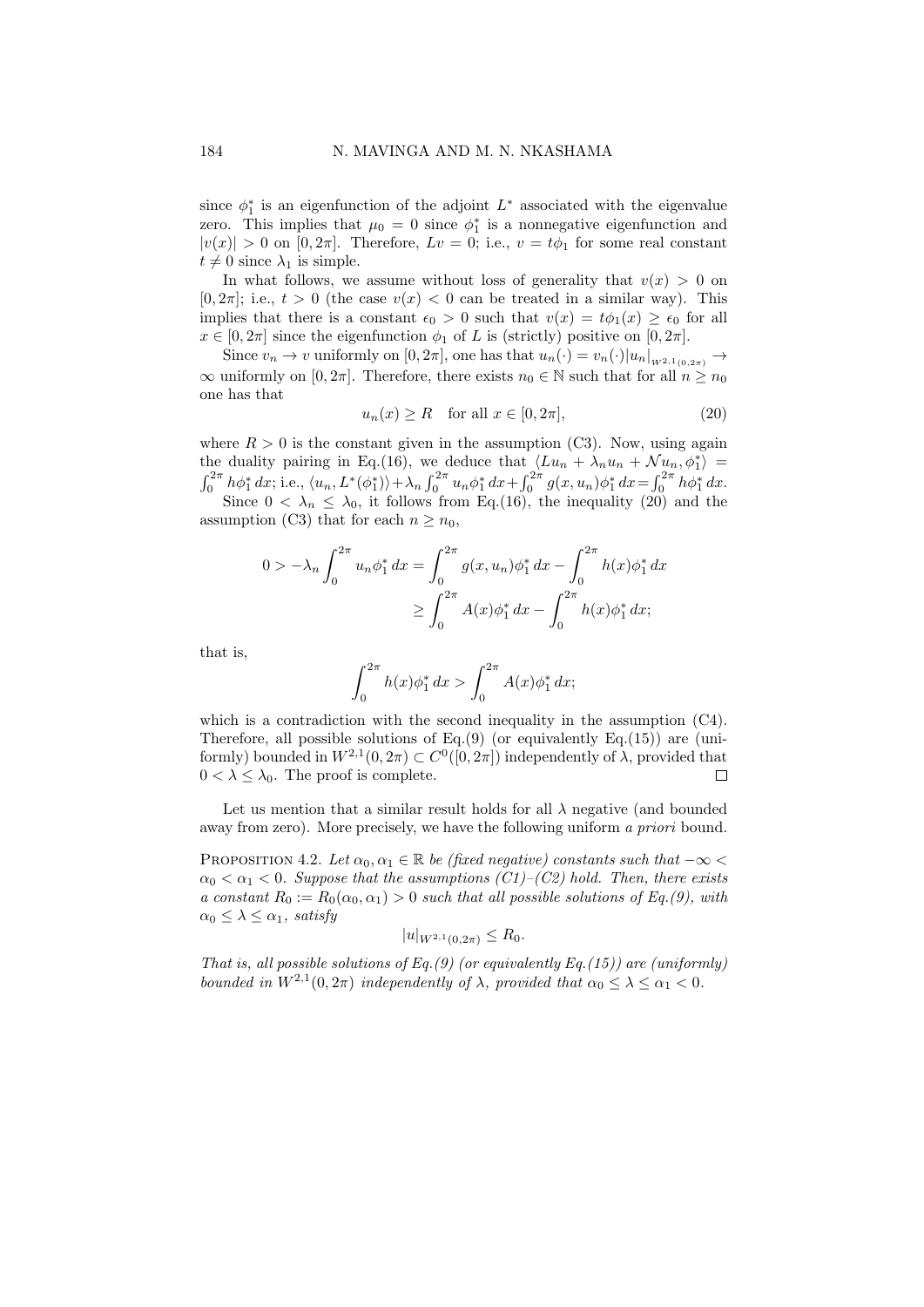The proof is similar to the one above up to Eq.(19) where now  $\mu_0 \in [\alpha_0, \alpha_1]$ . However, since  $\alpha_1 < 0$ , it follows that  $\mu_0 \leq \alpha_1 < 0$  is in the resolvent of L (see e.g. the second part of Remark 2.7), and hence  $v \equiv 0$  on  $[0, 2\pi]$ . This is a contradiction with the fact that  $|v|_{W^{2,1}(0,2\pi)} = 1$ . Therefore, all possible solutions of Eq.(15) (or equivalently Eq.(9)) are (uniformly) bounded in  $W^{2,1}(0, 2\pi)$ independently of  $\lambda$ , provided that  $\alpha_0 \leq \lambda \leq \alpha_1$ . The proof is complete.

#### 5. Proofs of main results

In this section we prove the main results by using the topological degree theory, continuation methods and bifurcation from infinity techniques. We first prove the existence part of the results, and then proceed to show multiplicity and bifurcation.

*Proof of Theorem 3.1.* First we consider the case when  $\lambda \geq 0$  is fixed. Picking  $\delta \in \mathbb{R}$  such that  $0 < \delta < \lambda_0$ , and following the notation of the previous section, we consider the homotopy

$$
Lu + \delta u + \theta[(\lambda - \delta)u + \mathcal{N}u] = \theta h, \quad u \in \text{Dom}(L),
$$
 (21)

where  $\theta \in [0, 1)$ ; which, when  $\theta = 0$ , reduces to the homogeneous linear problem  $Lu + \delta u = 0$  that has only the trivial solution; for otherwise, Proposition 2.6 and an argument similar to that used after Eq.(19) would imply that  $\delta = 0$ . Since the linear operator  $L + \delta I$  defined by  $L + \delta I : W_P^{2,1}(0, 2\pi) \to L^1(0, 2\pi)$ is bounded, one-to-one and onto (see e.g. the arguments used in the proof of Lemma  $(2.3)$ , it follows that  $(21)$  is equivalent to the fixed point homotopy

$$
u = \theta(L + \delta I)^{-1} \left( (\delta - \lambda)Iu - \mathcal{N}u + h \right), \quad u \in \text{Dom}(L). \tag{22}
$$

Therefore, by the compactness of the imbedding  $W_P^{2,1}(0, 2\pi)$  into  $L^1(0, 2\pi)$  and the topological degree theory (see e.g. [10]), it suffices to show that all possible solutions of the homotopy (22) are bounded in  $W^{2,1}(0, 2\pi)$ , independently of  $\theta \in [0, 1)$ , in order to conclude that Eq.(22) has at least one solution for  $\theta = 1$ as well.

Indeed, observing that  $0 < (1 - \theta)\delta + \theta\lambda \le \max\{\lambda, \delta\} \le \lambda_0$  for  $0 \le \theta < \theta$ 1, it follows from Proposition 4.1 that all possible solutions of Eq.(21) (or equivalently Eq.(22)) are (uniformly) bounded in  $W^{2,1}(0, 2\pi)$  independently of  $\theta \in [0, 1)$ . This proves the first part of Theorem 3.1. The second part of Theorem 3.1 follows readily from Proposition 4.1.

To prove the existence of at least one solution for  $\lambda < 0$  (fixed), we consider the homotopy (21) where  $\delta < 0$  and now  $\theta \in [0, 1]$ . (Notice that  $\theta = 1$  is included here.) Observing that  $\alpha_0 := \min\{\lambda, \delta\} \le (1-\theta)\delta + \theta\lambda \le \max\{\lambda, \delta\} :=$  $\alpha_1 < 0$  for  $0 < \theta < 1$ , it follows from Proposition 4.2 that all possible solutions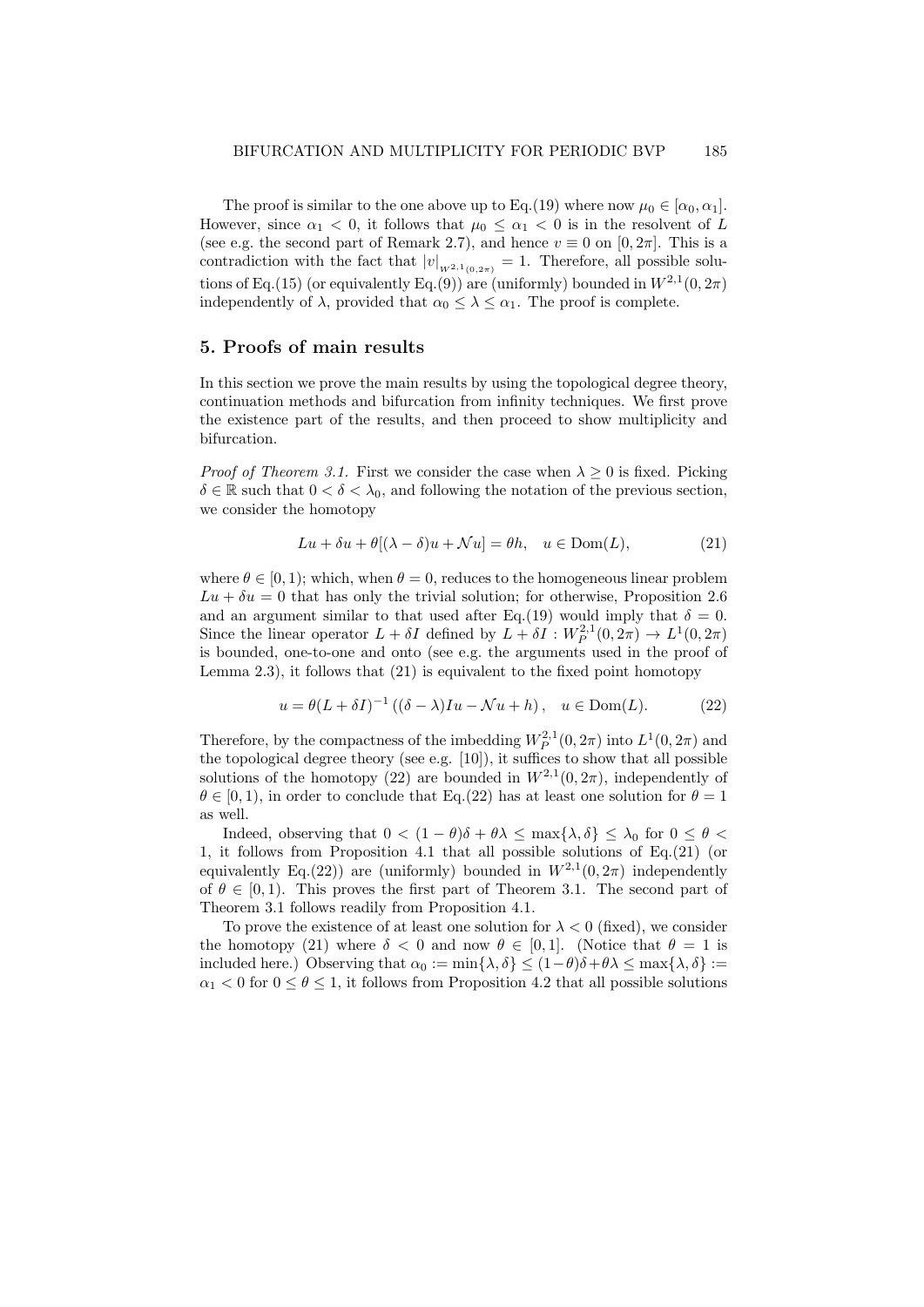of Eq.(21) (or equivalently Eq.(22)) are (uniformly) bounded in  $W^{2,1}(0, 2\pi)$ independently of  $\theta \in [0, 1]$ . The existence of at least one solution for each  $\theta \in [0, 1]$  follows from topological degree arguments as above. (It should be noted that Assumptions (C3)–(C4) do not matter when  $\lambda < 0$ , at least as far as the existence of at least one solution is concerned.) The proof is complete.  $\Box$ 

Now, we take up the issue of multiplicity and bifurcation (from infinity) of solutions for  $\lambda$  "near" zero; actually  $\lambda$  to the left of zero as it will be seen.

*Proof of Theorem 3.2.* We first show that all possible solutions of Eq.(15) are (uniformly) bounded in  $W_P^{2,1}(0, 2\pi)$  when  $\lambda = 0$  as well; that is, the conclusion of Theorem 3.1 actually holds true for all  $\lambda \in [0, \lambda_0]$ . Indeed the proof is similar to that of Theorem 3.1 except that we consider the homotopy-parameter  $\theta \in [0, 1]$ . Therefore, it suffices to show that all possible solutions of the homotopy (22) are bounded in  $W^{2,1}(0, 2\pi)$  for  $\theta = 1$  and  $\lambda = 0$  as well. For that purpose, we follow the arguments in the proof of Proposition 4.1 with  $\lambda = 0$  up to the inequality (20). Now, using the duality pairing with the eigenfunction  $\phi_1^*$  in Eq.(16) (recall that  $\theta = 1$  and  $\lambda = 0$ ), and the fact that  $\phi_1^*$ is an eigenfunction of  $L^*$ , it follows from Eq.(16), the inequality (20) and the (stronger) assumption on the functions q and A in Theorem 3.2 that for each  $n \geq n_0$ ,

$$
0 = \int_0^{2\pi} g(x, u_n) \phi_1^* dx - \int_0^{2\pi} h \phi_1^* dx > \int_0^{2\pi} A(x) \phi_1^* dx - \int_0^{2\pi} h(x) \phi_1^* dx;
$$

that is,

$$
\int_0^{2\pi} h(x)\phi_1^* dx > \int_0^{2\pi} A(x)\phi_1^* dx.
$$

This is a contradiction with the second inequality in the assumption (C4). Hence, all possible solutions of Eq.(15) are (uniformly) bounded in  $W_P^{2,1}(0, 2\pi)$ for  $\lambda = 0$  as well. Thus, in this case, one gets the boundedness of all possible solutions in  $W_P^{2,1}(0, 2\pi)$  as in Proposition 4.1.

Now, we proceed to look into the situation regarding multiplicity and bifurcation from infinity. As in the proof of Theorem 3.1, we let  $\delta \in \mathbb{R}$  be sufficiently small such that  $0 < \delta < \lambda_0$ , and observe that Eq.(15) is equivalent to the fixed point equation

$$
u = (\delta - \lambda)(L + \delta I)^{-1}u - (L + \delta I)^{-1}(\mathcal{N}u - h).
$$

Setting

$$
\mu := \delta - \lambda
$$
,  $H u := (L + \delta I)^{-1} u$  and  $K u := -(L + \delta I)^{-1} (\mathcal{N} u - h)$ ,

it follows that the above fixed point equation is equivalent to the equation

$$
u = \mu Hu + K(u), \ u \in C_P^0([0, 2\pi]). \tag{23}
$$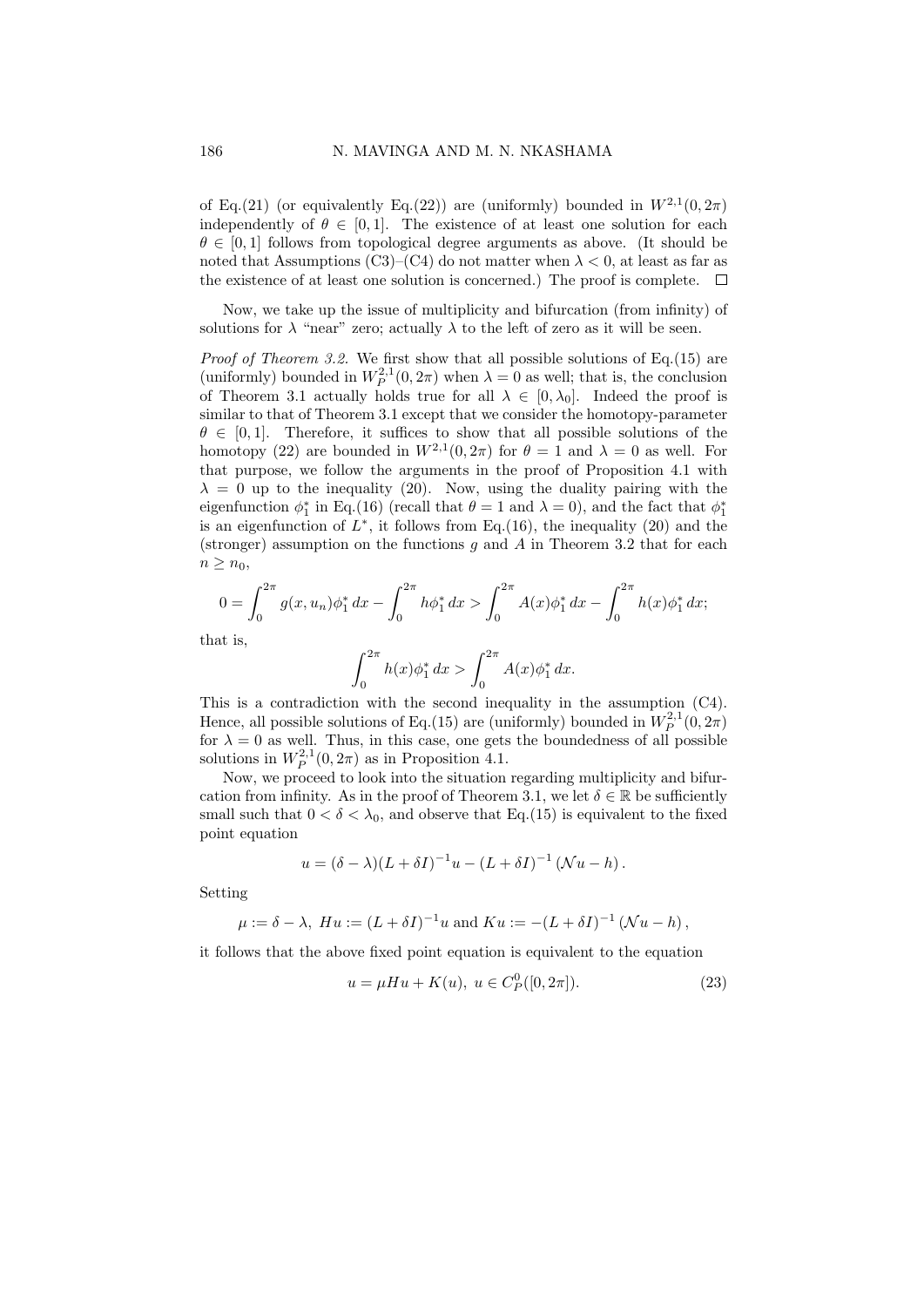Notice that Eq.(23) has now an abstract form considered e.g. in [17] for bifurcation from infinity purposes. From this setup, it follows that, when  $\lambda = 0$ , the constant  $\mu^{-1} = \delta^{-1}$  is the principal eigenvalue of H and that, by the compact imbedding of  $W_P^{2,1}(0, 2\pi)$  into  $C_P^0([0, 2\pi])$ , the solution-map

$$
H:=(L+\delta I)^{-1}:C_P^0([0,2\pi])\to W_P^{2,1}(0,2\pi)\overset{\mathrm{c}}{\hookrightarrow} C_P^0([0,2\pi])
$$

is a compact linear operator when considered as an operator from  $C_P^0([0, 2\pi])$ into  $C_P^0([0, 2\pi])$ . Since by the Carathédory condition (C1) the superposition operator  $\mathcal{N}: C^0_P([0,2\pi]) \to L^1(0,2\pi)$  (defined by  $\mathcal{N}(u) := g(\cdot,u(\cdot))$ ) is continuous (by e.g. using Lebesgue Dominated Convergence Theorem) and  $h \in L^1(0, 2\pi)$ , one has that  $\mathcal{N}(\cdot) + h$  maps  $C_P^0([0, 2\pi])$  continuously into  $L^1(0, 2\pi)$ . Therefore

$$
K: C_P^0([0, 2\pi]) \to W_P^{2,1}(0, 2\pi) \stackrel{c}{\hookrightarrow} C_P^0([0, 2\pi])
$$

is a completely continuous mapping when viewed as a nonlinear operator from  $C_P^0([0, 2\pi])$  into  $C_P^0([0, 2\pi])$ .

Now, we wish to show that  $K(u) = o(|u|_{C_P^0([0,2\pi])})$  as  $|u|_{C_P^0([0,2\pi])} \to \infty$ . Let us set  $w = K(u)$  for  $u \in C_P^0([0, 2\pi])$ ; that is,  $w \in W_{P}^{2,1}(0, 2\pi)$  satisfies the operator equation  $(L + \delta I)w = -\mathcal{N}(u) + h$  for  $u \in C_P^0([0, 2\pi])$ . By the arguments similar to those used in the proof of Lemma 2.2, there is a constant  $C_1 > 0$  (independent of u) such that

$$
|w|_{W_P^{2,1}(0,2\pi)} \le C_1 \left( |g(\cdot, u(\cdot))|_{L^1(0,2\pi)} + |h|_{L^1(0,2\pi)} \right). \tag{24}
$$

Using the sublinear growth condition  $(C2)$ , we first proceed to show that the real-valued function  $|g(\cdot, u(\cdot))|_{L^1(0, 2\pi)}$  is a  $o(|u|_{C_P^0([0, 2\pi])})$  as  $|u|_{C_P^0([0, 2\pi])} \to \infty$ . Indeed, let  $\varepsilon > 0$  be given, it follows from the Carathéodory condition (C1) and the sublinearity assumption (C2) that there exist a constant  $r_{\varepsilon} > 0$  and a function  $a_{\varepsilon} \in L^1(0, 2\pi) \setminus \{0\}$  such that for every  $u \in C^0_P([0, 2\pi])$  one has

$$
|g(x, u(x))| \le \frac{\varepsilon}{2}|u(x)| \le \frac{\varepsilon}{2}|u|_{C_P^0([0, 2\pi])} \quad \text{a.e. where} \quad |u(x)| \ge r_{\varepsilon},
$$

and

$$
|g(x,u(x))|\leq |a_\varepsilon(x)|\quad\text{a.e. where}\quad |u(x)|\leq r_\varepsilon.
$$

Picking  $R_{\varepsilon} := R(\varepsilon) \geq 2 |a_{\varepsilon}|_{L^{1}(0,2\pi)} / \varepsilon$ , it follows that for  $|u|_{C_P^0([0,2\pi])} \geq R_{\varepsilon}$  one has

$$
|g(\cdot, u(\cdot))|_{L^{1}(0, 2\pi)}/|u|_{C^{0}([0, 2\pi])} \leq \varepsilon.
$$
 (25)

This shows that for every  $\varepsilon > 0$  there is a constant  $R_{\varepsilon} > 0$  such that the inequality (25) holds provided  $|u|_{C_P^0([0,2\pi])} \geq R_{\varepsilon}$ ; that is,  $|g(\cdot,u(\cdot))|_{L^1(0,2\pi)} =$  $o(|u|_{C_P^0([0,2\pi])})$  as  $|u|_{C_P^0([0,2\pi])} \to \infty$ ; which by using the inequality (24) implies that  $|w|_{W^{2,1}(0,2\pi)} = o(|u|_{C_P^0([0,2\pi])})$  as  $|u|_{C_P^0([0,2\pi])} \to \infty$ . Since  $W_P^{2,1}(0,2\pi)$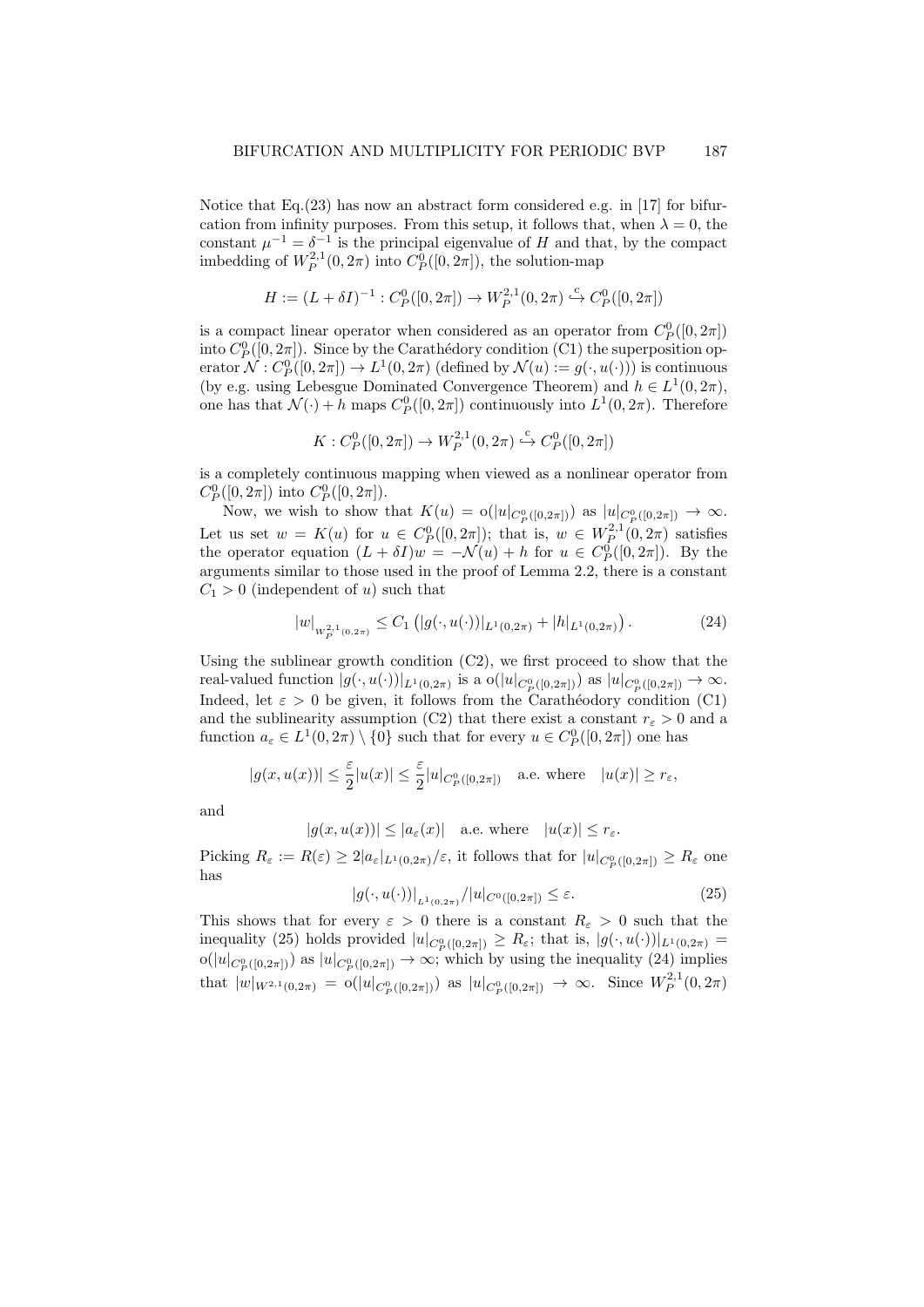is continuously imbedded into  $C_P^0([0, 2\pi])$  and  $w = K(u)$ , it follows that is continuously independent into  $C_P([0, 2n])$  and  $w = K(u)$ , it  $|K(u)|_{C_P^0([0, 2\pi])} \to \infty$ ; as needed.

Therefore,  $\lambda = 0$  is a bifurcation point from infinity since all assumptions of the bifurcation from infinity result are fulfilled (see e.g. [17, p. 465, Theorem 1.6 and Corollary 1.8], also see [20, 2]); that is, there exist two connected sets of solutions  $C^+$ ,  $C^- \subset \mathbb{R} \times C_P^0([0, 2\pi])$  with  $C^+ \cap C^- = \emptyset$  which are such that for every (sufficiently) small  $\varepsilon > 0$ ,  $C^+ \cap U_{\varepsilon} \neq \emptyset$ ,  $C^- \cap U_{\varepsilon} \neq \emptyset$  where  $U_{\varepsilon} := \left\{ (\lambda, u) \in \mathbb{R} \times C^0_P([0, 2\pi]) : |\lambda| < \varepsilon, |u|_{C^0_P([0, 2\pi])} > 1/\varepsilon \right\}.$  (Observe that, by the regularity of solutions,  $u \in W_P^{2,1}(0, 2\pi)$  since it is a solution of the fixed point equation (23).)

Now, since all  $2\pi$ -periodic solutions are uniformly bounded in  $W^{2,1}(0, 2\pi)$ for all  $\lambda \in [0, \lambda_0]$  (see Proposition 4.1 and the above bound in the case  $\lambda = 0$ ) and for all  $\lambda \in [\alpha_0, \alpha_1]$  with  $\alpha_1 < 0$  (see Proposition 4.2), there then exists a deleted left-neighborhood of 0 in R; i.e., there is  $\lambda_-\lt 0$ , such that for every  $\varepsilon$ 0 with  $\varepsilon < |\lambda_-|$ , there are two distinct solutions  $(\lambda_{\varepsilon}^+, u_{\varepsilon}) \in C^+$  and  $(\lambda_{\varepsilon}^-, v_{\varepsilon}) \in$  $C^-$  with  $-\varepsilon < \lambda_{\varepsilon}^{\pm} < 0$ ,  $u_{\varepsilon} \neq v_{\varepsilon}$  and  $\min\{|u_{\varepsilon}|_{C^0([0,2\pi])}, |v_{\varepsilon}|_{C^0([0,2\pi])}\} > 1/\varepsilon$ . Letting  $\varepsilon \to 0^+$ , it follows that  $\lambda_{\varepsilon}^{\pm} \to 0$  and  $\min \left\{ |u_{\varepsilon}|_{C^0([0,2\pi])}, |v_{\varepsilon}|_{C^0([0,2\pi])} \right\} \to$  $\infty$ . The proof is complete.

Proof of Theorem 3.4. As in the proof of Theorem 3.2, we first show that all possible solutions of Eq.(15) are (uniformly) bounded in  $W^{2,1}(0, 2\pi)$  when  $\lambda =$ 0 as well; that is, the conclusion of Theorem 3.1 actually holds true for all  $\lambda \in [0, \lambda_0]$ . As before, the proof is similar to that of Theorem 3.1 except that we consider the homotopy-parameter  $\theta \in [0,1]$ . Therefore, it suffices to show that all possible solutions of the homotopy (22) are bounded in  $W^{2,1}(0, 2\pi)$ for  $\theta = 1$  and  $\lambda = 0$  as well. For that purpose, we follow the arguments in the proof of Proposition 4.1 with  $\lambda = 0$  up to the inequality (20). Now, using the duality pairing with the eigenfunction  $\phi_1^*$  in Eq.(16) and the fact that  $\phi_1^*$  is an eigenfunction of  $L^*$ , it follows from Eq.(16) that for each  $n \geq n_0$ ,  $0 = \int^{2\pi}$  $g(x, u_n)\phi_1^* dx \int^{2\pi}$ 0  $h\phi_1^* dx$ . The inequality (20), the assumption (C3), and Fatou's lemma imply that

$$
0 = \liminf_{n \to \infty} \int_0^{2\pi} g(x, u_n) \phi_1^* dx - \int_0^{2\pi} h \phi_1^* dx
$$
  
\n
$$
\geq \int_0^{2\pi} \liminf_{n \to \infty} g(x, u_n) \phi_1^* dx - \int_0^{2\pi} h \phi_1^* dx = \int_0^{2\pi} g_+(x) \phi_1^* dx - \int_0^{2\pi} h \phi_1^* dx;
$$

that is,  $\int_{0}^{2\pi}$  $\boldsymbol{0}$  $h\phi_1^* dx \geq$  $\int^{2\pi}$  $g_{+}(x)\phi_{1}^{*}dx$ . This is a contradiction with the second inequality in the assumption (14) of Theorem 3.4. Therefore, all possible solutions of Eq.(15) are (uniformly) bounded in  $W^{2,1}(0, 2\pi)$  for  $\lambda = 0$  as well. One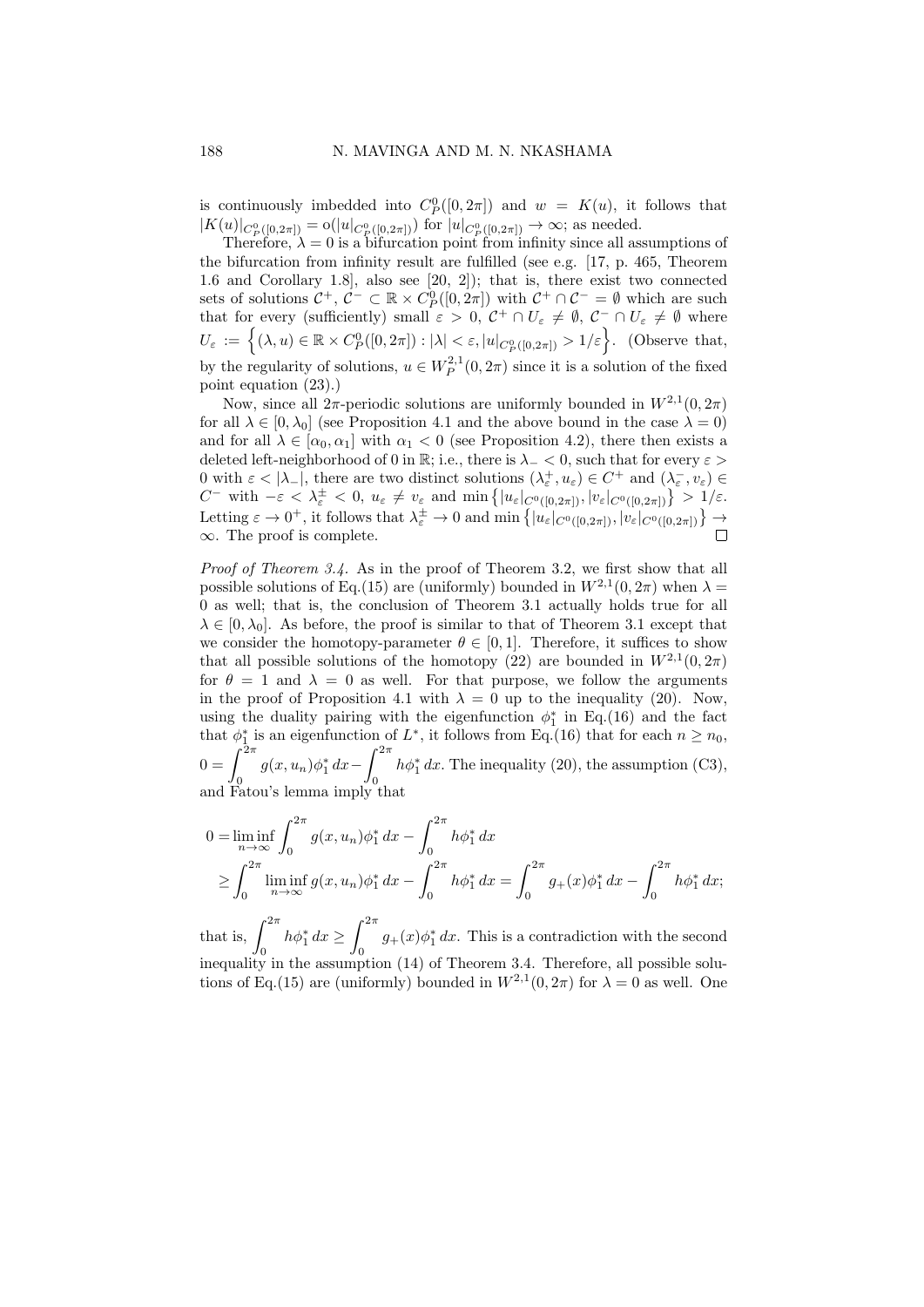can now can proceed as in the proof of Theorem 3.2 to establish multiplicity and bifurcation from infinity. The proof is complete. П

Proof of Theorem 3.5. As in the above proofs, we analyse more carefully the behavior of all possible solutions of Eq.(15) (or equivalently Eq.(9)) when  $\lambda = 0$ . We first show that all possible *non-constant* solutions of Eq.(15) are (uniformly) bounded in  $W^{2,1}(0, 2\pi)$  when  $\lambda = 0$ . For that purpose, we follow the arguments in the proof of Proposition 4.1 with  $\lambda = 0$  up to the inequality (20) with  $u_n \neq$ cst for all  $n \geq n_0$  and  $R = R_1$  is the first element of the sequence  $\{R_k\}_{k\geq 1}$ given in the statement of the theorem. Now, using the duality pairing with the eigenfunction  $\phi_1^*$  in Eq.(16) and the fact that  $\phi_1^*$  is an eigenfunction of  $\eta_1$  in Eq. (10) and the fact that  $\varphi_1$ 

L<sup>\*</sup>, it follows from Eq.(16) that for each  $n \ge n_0$ ,  $0 = \int_0^{2\pi} g(x, u_n) \phi_1^* dx$ . By

using the (strict) positivity of the eigenfunction  $\phi_1^*$  (see Proposition 2.5), the inequality (20) which implies the non-negativity of  $g(\cdot, u_n(\cdot))$  by the assumption in the theorem, we get that  $g(\cdot, u_n(\cdot)) \equiv 0$  a.e. on  $[0, 2\pi]$ . This is a contradiction with the positivity assumption on g in the theorem since  $u_n \neq$  constant for all  $n \geq n_0$  (i.e.,  $u_n \neq R_k$  for some k). Thus, all possible non-constant solutions of Eq.(15) where  $\lambda = 0$  are (uniformly) bounded in  $W^{2,1}(0, 2\pi)$ . However, in this instance, large (in norm) constant solutions might occur in Eq.(15) when  $\lambda = 0$ . The above argument shows that if they do occur, then they must necessarily be elements of the sequences  ${R_k}$  or  ${r_k}$  of real numbers given in the statement of the theorem (for  $k$  large enough).

Since the sequences  $\{R_k\}$  and  $\{r_k\}$  are discrete sets, and the continua  $C^+$ and  $C^+$  are connected, we deduce as in the proof of Theorem 3.2 that there exists a deleted left-neighborhood of 0 in R; i.e., there is  $\lambda_{-} < 0$ , such that for every  $\varepsilon > 0$  with  $\varepsilon < |\lambda_-|$ , there are two distinct solutions  $(\lambda_{\varepsilon}^+, u_{\varepsilon}) \in C^+$  and  $(\lambda_{\varepsilon}^-, v_{\varepsilon}) \in C^-$  with  $-\varepsilon < \lambda_{\varepsilon}^{\pm} < 0$ ,  $u_{\varepsilon} \neq v_{\varepsilon}$ , min  $\{|u_{\varepsilon}|_{C^0([0,2\pi])}, |v_{\varepsilon}|_{C^0([0,2\pi])}\} >$  $1/\varepsilon$ . It follows that  $\lambda_{\varepsilon}^{\pm} \to 0$  and  $\min\{|u_{\varepsilon}|_{C^{0}([0,2\pi])}, |v_{\varepsilon}|_{C^{0}([0,2\pi])}\}\to \infty$  as  $\varepsilon \to 0^+$ . (Notice that these continua could 'connect' to the discrete set of large constant solutions, if any; i.e. oscillate on the left of  $\lambda = 0$  and 'bounce-off' theses discrete constant solutions as  $\varepsilon \to 0$ !) The proof is complete.  $\Box$ 

REMARK 5.1. As indicated above, with the coefficient  $b \in AC_P([0, 2\pi])$  $W_P^{1,1}(0,2\pi)$ , we may replace the condition  $A = B = 0$  in Theorem 3.5 by a (slightly) more general condition where  $B \leq A$  are possibly nonzero constants. In this case, in addition to assuming that the conditions  $(C1)$ ,  $(C2)$  and  $(C4)$ are met, we suppose that there exist sequences of real numbers  $0 \gg r_k$  $r_{k+1} \to -\infty$  and  $0 \ll R_k \ll R_{k+1} \to \infty$  as  $k \to \infty$  such that for all  $k \in \mathbb{N}$ ,

 $g(x, r_k) = B$  and  $g(x, R_k) = A$  for a.e.  $x \in (0, 2\pi)$  and

 $q(x, u) > A$  for a.e.  $x \in (0, 2\pi)$  and all  $u \in \mathbb{R}$  with  $R_k < u < R_{k+1}$ ,  $q(x, u) < B$  for a.e.  $x \in (0, 2\pi)$  and all  $u \in \mathbb{R}$  with  $r_{k+1} < u < r_k$ .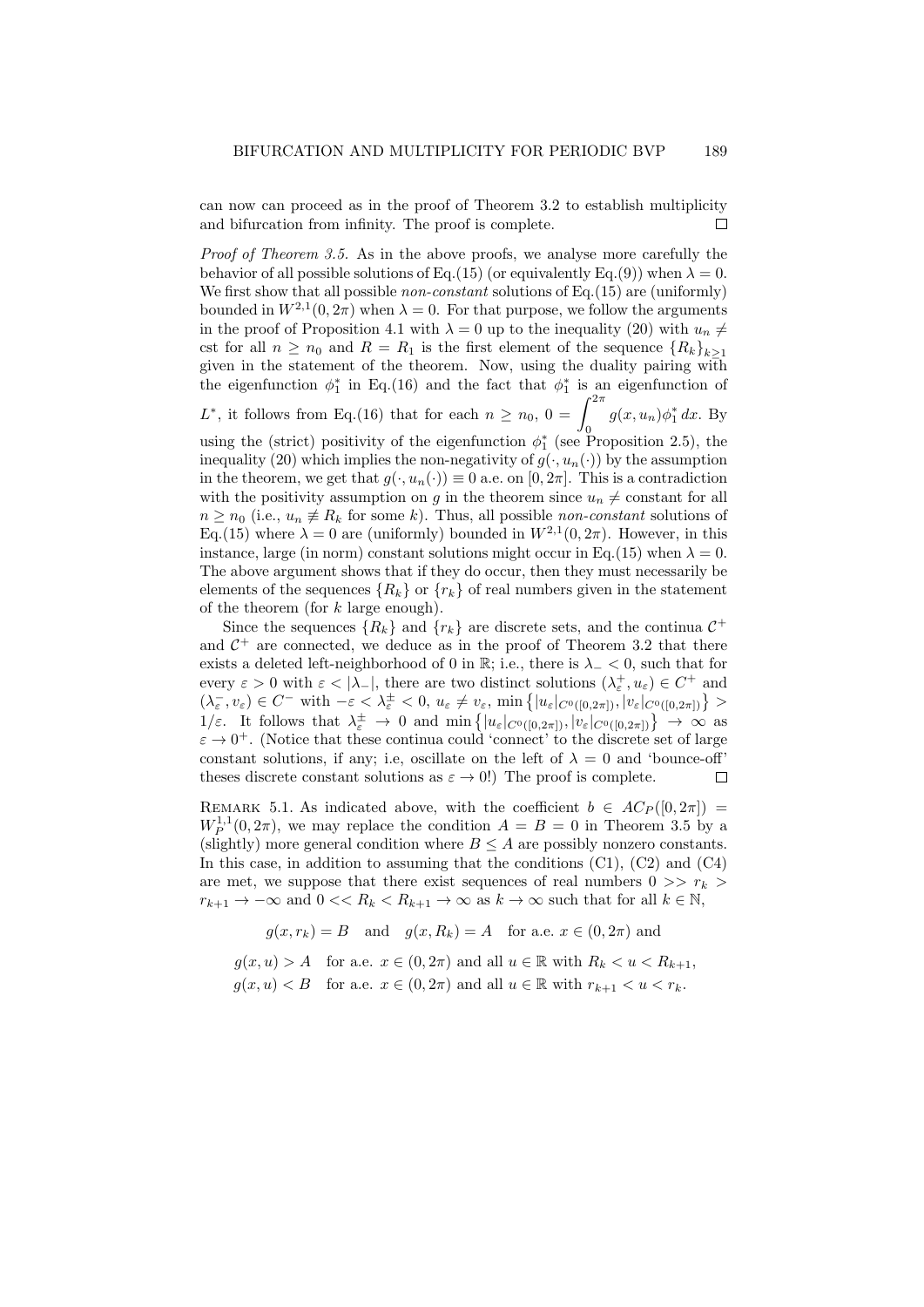That is, the (bounce-off) oscillations of the nonlinearity occur with respect to the constants A and B. Observe that the condition  $\int_{0}^{2\pi}$ 0  $h\phi_1^* dx = 0$  is now replaced by the more general condition (C4). The proof is similar to that of Theorem 3.5.

# Acknowledgments

We wish to thank the anonymous referee for a careful reading of the paper.

#### **REFERENCES**

- [1] H. Brezis, Functional Analysis, Sobolev Spaces and Partial Differential Equations, Springer, New York, 2011.
- [2] E. N. DANCER, A note on bifurcation from infinity, Quart. J. Math Oxford 25 (1974), 81–84.
- [3] C. P. DANET, The classical maximum principle, some of its extensions and applications, Annals of the Academy of Romanian Scientists, Series on Mathematics and its Applications 3 (2011), 273–299.
- [4] M. S. P. EASTHAM, The Spectral Theory of Periodic Differential Equations, Scottish Academic Press Ltd., Edinburgh and London, 1973.
- [5] C. FABRY AND A. FONDA, *Bifurcations from infinity in asymmetric nonlinear* oscillators, NoDEA Nonlinear Diff. Eqn. Appl. 7 (2000), 23–42.
- [6] A. FONDA, Playing Around Resonance: An Invitation to the Search of Periodic Solutions for Second Order Ordinary Differential Equations, Birkhaüser Advanced Texts, Springer International Publishing AG, Cham, Switzerland, 2016.
- [7] M. A. Krasnosel'skii, Topological Methods in the Theory of Nonlinear Integral Equations, Macmillan, New York, 1965.
- [8] R. Ma, Bifurcation from infinity and multiple solutions for periodic boundaryvalue problems, Nonlin. Anal., TMA 42 (2000), 27–39.
- [9] N. Mavinga and M. N. Nkashama, Multiple strong solutions and bifurcation structure for diffusion equations with nonlinear boundary flux, preprint (2017).
- [10] J. Mawhin, Topological Degree Methods in Nonlinear Boundary Value Problems, CBMS Regional Conference Series in Mathematics, vol. 40, Amer. Math. Soc., Providence, 1979.
- [11] J. MAWHIN, Henri Poincaré, A Life at the Service of Science, International Solvay Institutes for Physics and Chemistry (Brussels), Proceedings of the Symposium Henri Poincaré, Birkhäuser Boston, (17 pages), 2004.
- [12] J. Mawhin and K. Schmitt, Landesman-lazer type problems at an eigenvalue of odd multiplicity, Results in Math. 14 (1988), 138–146.
- [13] J. MAWHIN AND K. SCHMITT, *Nonlinear eigenvalue problems with the parameter* near resonance, Ann. Polon. Math. 51 (1990), 241–248.
- [14] H. POINCARÉ, Les Méthodes Nouvelles de la Mécanique Céleste, vol. I, Gauthier-Villars et fils, Paris, 1892.